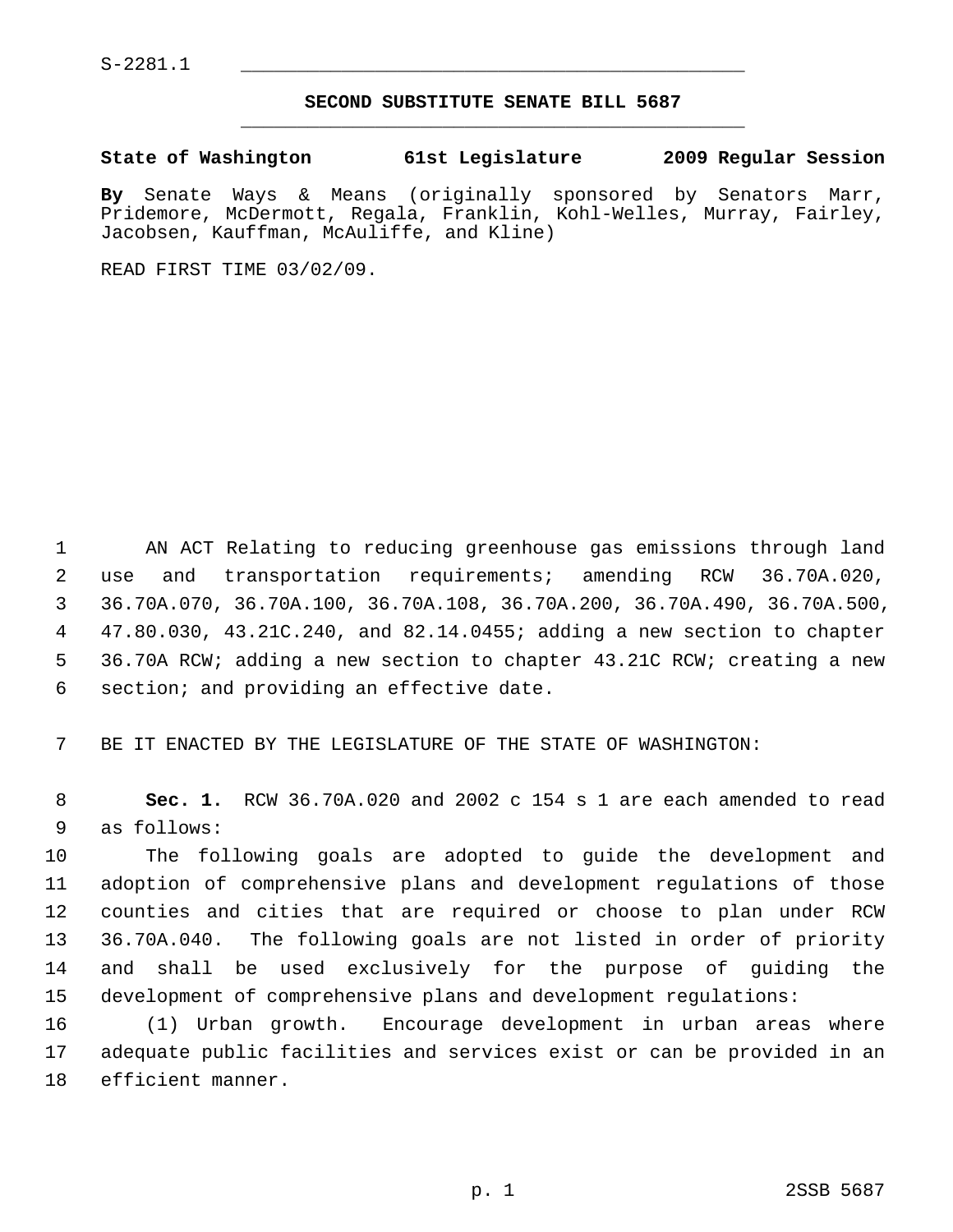1 (2) Reduce sprawl. Reduce the inappropriate conversion of 2 undeveloped land into sprawling, low-density development.

 3 (3) Transportation. Encourage efficient multimodal transportation 4 systems that are based on regional priorities and coordinated with 5 county and city comprehensive plans.

 6 (4) Housing. Encourage the availability of affordable housing to 7 all economic segments of the population of this state, promote a 8 variety of residential densities and housing types, and encourage 9 preservation of existing housing stock.

10 (5) Economic development. Encourage economic development 11 throughout the state that is consistent with adopted comprehensive 12 plans, promote economic opportunity for all citizens of this state, 13 especially for unemployed and for disadvantaged persons, promote the 14 retention and expansion of existing businesses and recruitment of new 15 businesses, recognize regional differences impacting economic 16 development opportunities, and encourage growth in areas experiencing 17 insufficient economic growth, all within the capacities of the state's 18 natural resources, public services, and public facilities.

19 (6) Property rights. Private property shall not be taken for 20 public use without just compensation having been made. The property 21 rights of landowners shall be protected from arbitrary and 22 discriminatory actions.

23 (7) Permits. Applications for both state and local government 24 permits should be processed in a timely and fair manner to ensure 25 predictability.

26 (8) Natural resource industries. Maintain and enhance natural 27 resource-based industries, including productive timber, agricultural, 28 and fisheries industries. Encourage the conservation of productive 29 forest lands and productive agricultural lands, and discourage 30 incompatible uses.

31 (9) Open space and recreation. Retain open space, enhance 32 recreational opportunities, conserve fish and wildlife habitat, 33 increase access to natural resource lands and water, and develop parks 34 and recreation facilities.

35 (10) Environment. Protect the environment and enhance the state's 36 high quality of life, including air and water quality, and the 37 availability of water. Establish land use and transportation patterns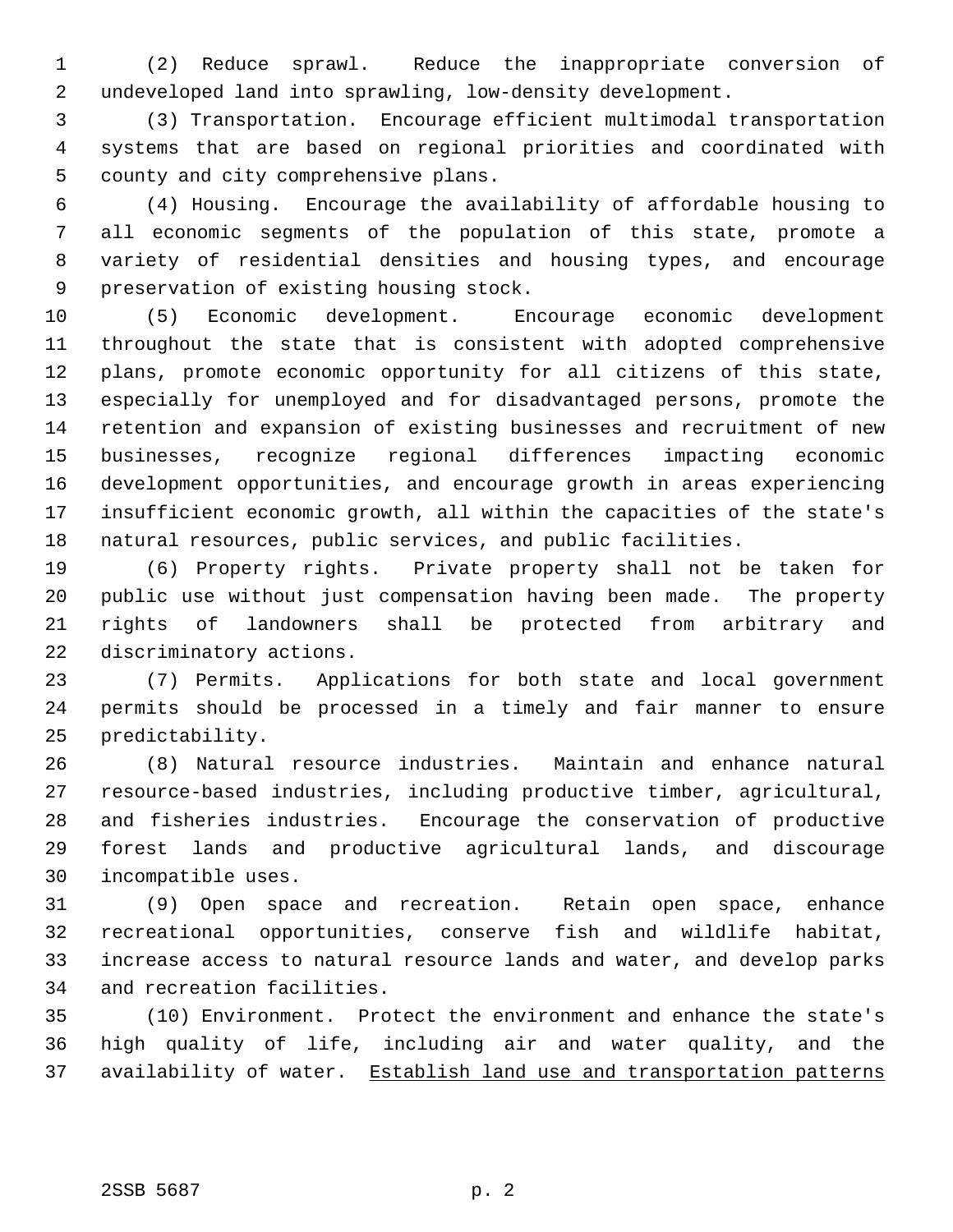1 that, at a minimum, support state greenhouse gas emissions reduction 2 requirements.

 3 (11) Citizen participation and coordination. Encourage the 4 involvement of citizens in the planning process and ensure coordination 5 between communities and jurisdictions to reconcile conflicts.

 6 (12) Public facilities and services. Ensure that those public 7 facilities and services necessary to support development shall be 8 adequate to serve the development at the time the development is 9 available for occupancy and use without decreasing current service 10 levels below locally established minimum standards.

11 (13) Historic preservation. Identify and encourage the 12 preservation of lands, sites, and structures, that have historical or 13 archaeological significance.

14 **Sec. 2.** RCW 36.70A.070 and 2005 c 360 s 2 are each amended to read 15 as follows:

16 The comprehensive plan of a county or city that is required or 17 chooses to plan under RCW 36.70A.040 shall consist of a map or maps, 18 and descriptive text covering objectives, principles, and standards 19 used to develop the comprehensive plan. The plan shall be an 20 internally consistent document and all elements shall be consistent 21 with the future land use map. A comprehensive plan shall be adopted 22 and amended with public participation as provided in RCW 36.70A.140.

23 Each comprehensive plan shall include a plan, scheme, or design for 24 each of the following:

25 (1) A land use element designating the proposed general 26 distribution and general location and extent of the uses of land, where 27 appropriate, for agriculture, timber production, housing, commerce, 28 industry, recreation, open spaces, general aviation airports, public 29 utilities, public facilities, and other land uses. The land use 30 element shall include population densities, building intensities, and 31 estimates of future population growth. The land use element shall 32 provide for protection of the quality and quantity of groundwater used 33 for public water supplies. Wherever possible, the land use element 34 should consider utilizing urban planning approaches that promote 35 physical activity. Where applicable, the land use element shall review 36 drainage, flooding, and storm water run-off in the area and nearby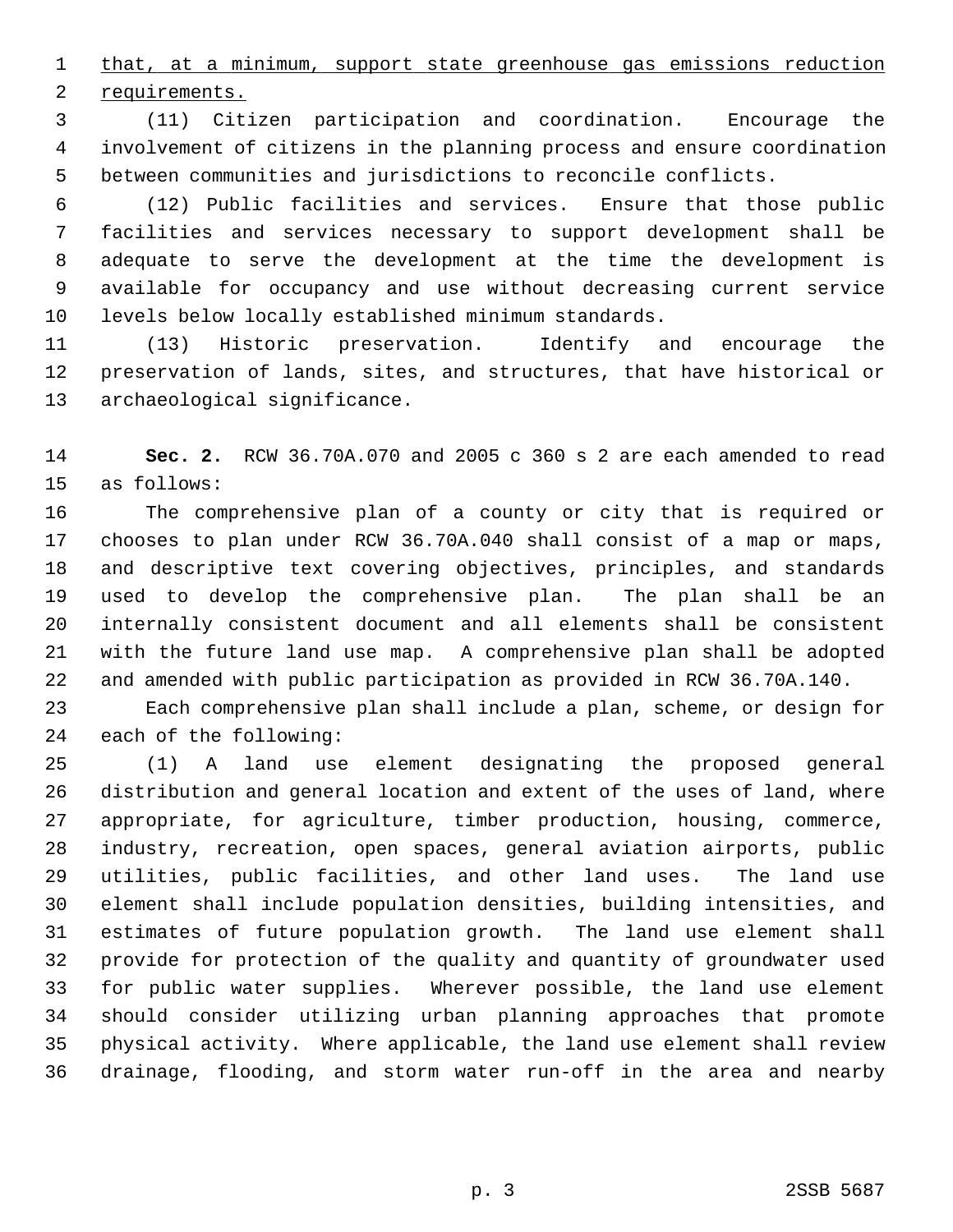1 jurisdictions and provide guidance for corrective actions to mitigate 2 or cleanse those discharges that pollute waters of the state, including 3 Puget Sound or waters entering Puget Sound.

 4 (2) A housing element ensuring the vitality and character of 5 established residential neighborhoods that: (a) Includes an inventory 6 and analysis of existing and projected housing needs that identifies 7 the number of housing units necessary to manage projected growth; (b) 8 includes a statement of goals, policies, objectives, and mandatory 9 provisions for the preservation, improvement, and development of 10 housing, including single-family residences; (c) identifies sufficient 11 land for housing, including, but not limited to, government-assisted 12 housing, housing for low-income families, manufactured housing, 13 multifamily housing, and group homes and foster care facilities; and 14 (d) makes adequate provisions for existing and projected needs of all 15 economic segments of the community.

16 (3) A capital facilities plan element consisting of: (a) An 17 inventory of existing capital facilities owned by public entities, 18 showing the locations and capacities of the capital facilities; (b) a 19 forecast of the future needs for such capital facilities; (c) the 20 proposed locations and capacities of expanded or new capital 21 facilities; (d) at least a six-year plan that will finance such capital 22 facilities within projected funding capacities and clearly identifies 23 sources of public money for such purposes; and (e) a requirement to 24 reassess the land use element if probable funding falls short of 25 meeting existing needs and to ensure that the land use element, capital 26 facilities plan element, and financing plan within the capital 27 facilities plan element are coordinated and consistent. Park and 28 recreation facilities shall be included in the capital facilities plan 29 element.

30 (4) A utilities element consisting of the general location, 31 proposed location, and capacity of all existing and proposed utilities, 32 including, but not limited to, electrical lines, telecommunication 33 lines, and natural gas lines.

34 (5) Rural element. Counties shall include a rural element 35 including lands that are not designated for urban growth, agriculture, 36 forest, or mineral resources. The following provisions shall apply to 37 the rural element: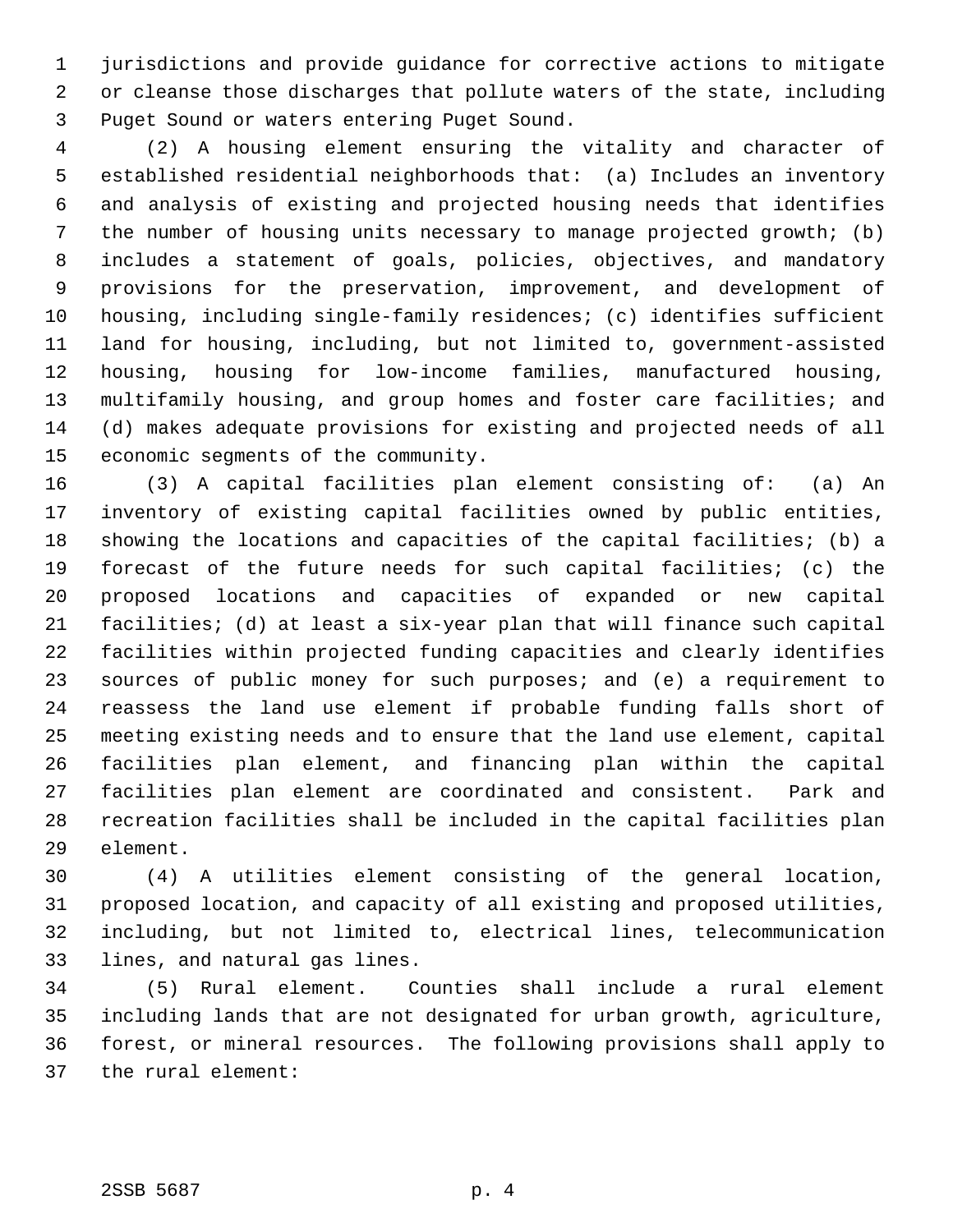1 (a) Growth management act goals and local circumstances. Because 2 circumstances vary from county to county, in establishing patterns of 3 rural densities and uses, a county may consider local circumstances, 4 but shall develop a written record explaining how the rural element 5 harmonizes the planning goals in RCW 36.70A.020 and meets the 6 requirements of this chapter.

 7 (b) Rural development. The rural element shall permit rural 8 development, forestry, and agriculture in rural areas. The rural 9 element shall provide for a variety of rural densities, uses, essential 10 public facilities, and rural governmental services needed to serve the 11 permitted densities and uses. To achieve a variety of rural densities 12 and uses, counties may provide for clustering, density transfer, design 13 guidelines, conservation easements, and other innovative techniques 14 that will accommodate appropriate rural densities and uses that are not 15 characterized by urban growth and that are consistent with rural 16 character.

17 (c) Measures governing rural development. The rural element shall 18 include measures that apply to rural development and protect the rural 19 character of the area, as established by the county, by:

20 (i) Containing or otherwise controlling rural development;

21 (ii) Assuring visual compatibility of rural development with the 22 surrounding rural area;

23 (iii) Reducing the inappropriate conversion of undeveloped land 24 into sprawling, low-density development in the rural area;

25 (iv) Protecting critical areas, as provided in RCW 36.70A.060, and 26 surface water and groundwater resources; and

27 (v) Protecting against conflicts with the use of agricultural, 28 forest, and mineral resource lands designated under RCW 36.70A.170.

29 (d) Limited areas of more intensive rural development. Subject to 30 the requirements of this subsection and except as otherwise 31 specifically provided in this subsection (5)(d), the rural element may 32 allow for limited areas of more intensive rural development, including 33 necessary public facilities and public services to serve the limited 34 area as follows:

35 (i) Rural development consisting of the infill, development, or 36 redevelopment of existing commercial, industrial, residential, or 37 mixed-use areas, whether characterized as shoreline development, 38 villages, hamlets, rural activity centers, or crossroads developments.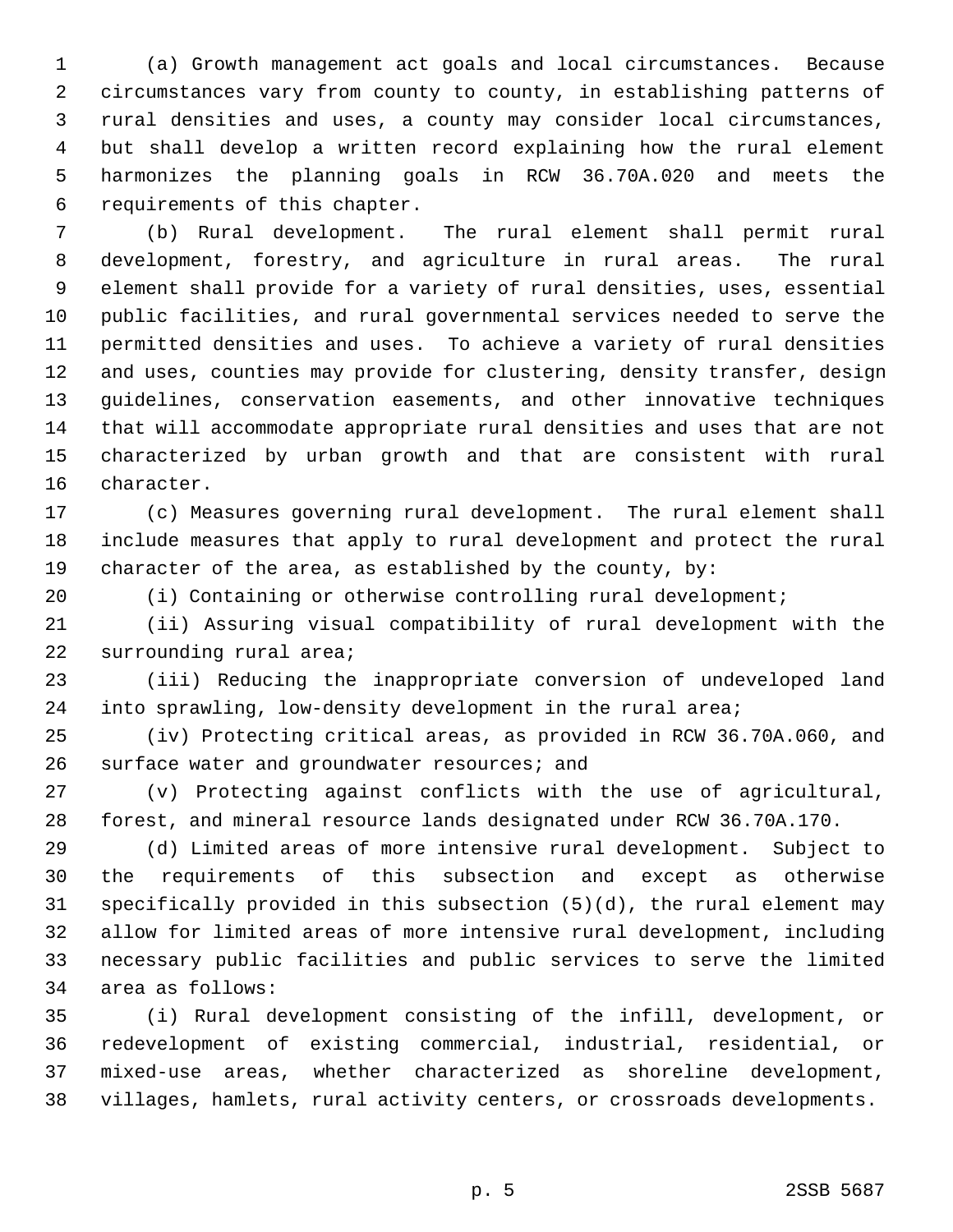1 (A) A commercial, industrial, residential, shoreline, or mixed-use 2 area shall be subject to the requirements of (d)(iv) of this 3 subsection, but shall not be subject to the requirements of (c)(ii) and 4 (iii) of this subsection.

 5 (B) Any development or redevelopment other than an industrial area 6 or an industrial use within a mixed-use area or an industrial area 7 under this subsection (5)(d)(i) must be principally designed to serve 8 the existing and projected rural population.

 9 (C) Any development or redevelopment in terms of building size, 10 scale, use, or intensity shall be consistent with the character of the 11 existing areas. Development and redevelopment may include changes in 12 use from vacant land or a previously existing use so long as the new 13 use conforms to the requirements of this subsection (5);

14 (ii) The intensification of development on lots containing, or new 15 development of, small-scale recreational or tourist uses, including 16 commercial facilities to serve those recreational or tourist uses, that 17 rely on a rural location and setting, but that do not include new 18 residential development. A small-scale recreation or tourist use is 19 not required to be principally designed to serve the existing and 20 projected rural population. Public services and public facilities 21 shall be limited to those necessary to serve the recreation or tourist 22 use and shall be provided in a manner that does not permit low-density 23 sprawl;

24 (iii) The intensification of development on lots containing 25 isolated nonresidential uses or new development of isolated cottage 26 industries and isolated small-scale businesses that are not principally 27 designed to serve the existing and projected rural population and 28 nonresidential uses, but do provide job opportunities for rural 29 residents. Rural counties may allow the expansion of small-scale 30 businesses as long as those small-scale businesses conform with the 31 rural character of the area as defined by the local government 32 according to RCW 36.70A.030( $(\frac{14}{1})$ ) (15). Rural counties may also 33 allow new small-scale businesses to utilize a site previously occupied 34 by an existing business as long as the new small-scale business 35 conforms to the rural character of the area as defined by the local 36 government according to RCW 36.70A.030( $(\frac{14}{1})$ ) (15). Public services 37 and public facilities shall be limited to those necessary to serve the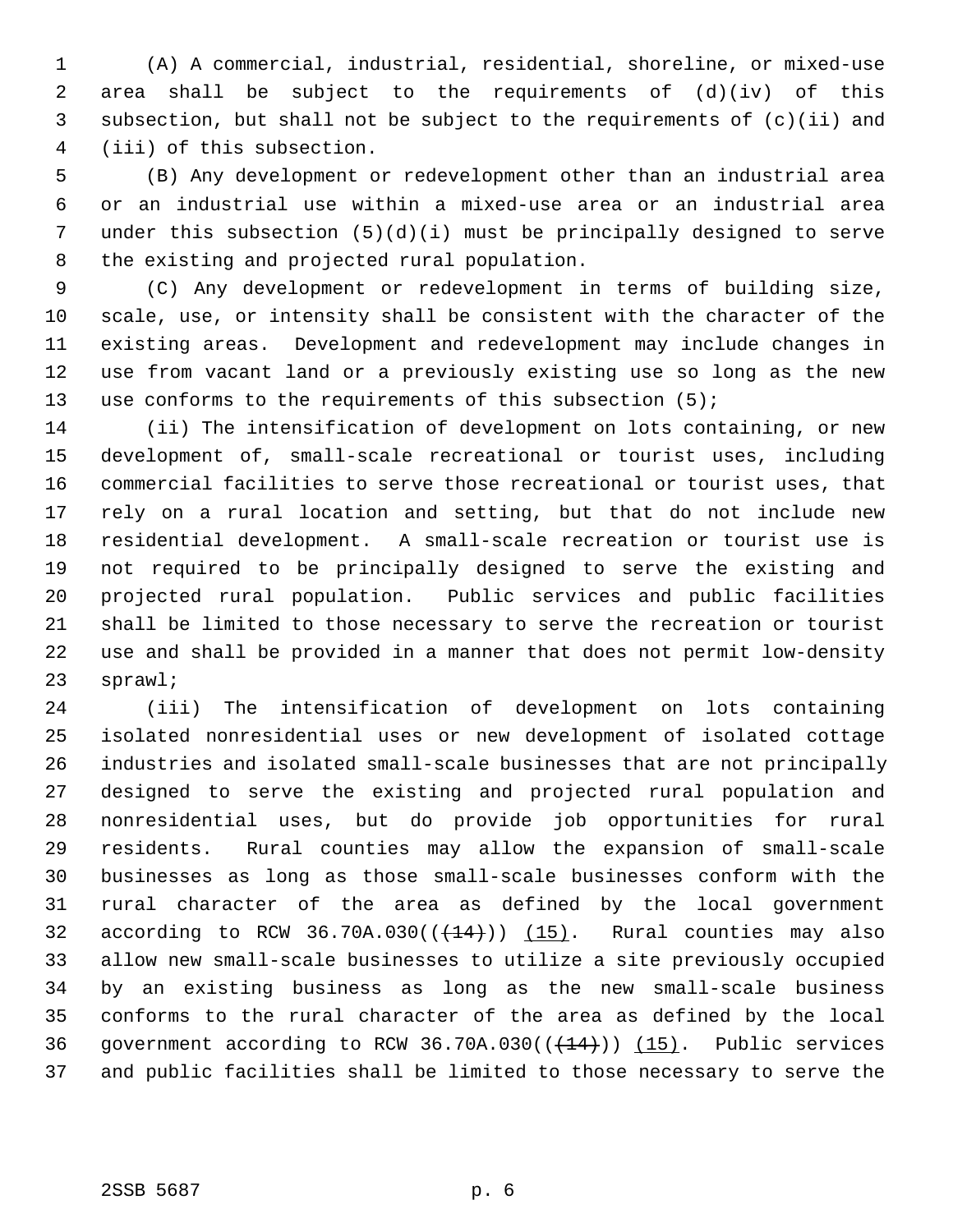1 isolated nonresidential use and shall be provided in a manner that does 2 not permit low-density sprawl;

 3 (iv) A county shall adopt measures to minimize and contain the 4 existing areas or uses of more intensive rural development, as 5 appropriate, authorized under this subsection. Lands included in such 6 existing areas or uses shall not extend beyond the logical outer 7 boundary of the existing area or use, thereby allowing a new pattern of 8 low-density sprawl. Existing areas are those that are clearly 9 identifiable and contained and where there is a logical boundary 10 delineated predominately by the built environment, but that may also 11 include undeveloped lands if limited as provided in this subsection. 12 The county shall establish the logical outer boundary of an area of 13 more intensive rural development. In establishing the logical outer 14 boundary the county shall address (A) the need to preserve the 15 character of existing natural neighborhoods and communities, (B) 16 physical boundaries such as bodies of water, streets and highways, and 17 land forms and contours, (C) the prevention of abnormally irregular 18 boundaries, and (D) the ability to provide public facilities and public 19 services in a manner that does not permit low-density sprawl;

20 (v) For purposes of (d) of this subsection, an existing area or 21 existing use is one that was in existence:

22 (A) On July 1, 1990, in a county that was initially required to 23 plan under all of the provisions of this chapter;

24 (B) On the date the county adopted a resolution under RCW 25 36.70A.040(2), in a county that is planning under all of the provisions 26 of this chapter under RCW 36.70A.040(2); or

27 (C) On the date the office of financial management certifies the 28 county's population as provided in RCW 36.70A.040(5), in a county that 29 is planning under all of the provisions of this chapter pursuant to RCW 30 36.70A.040(5).

31 (e) Exception. This subsection shall not be interpreted to permit 32 in the rural area a major industrial development or a master planned 33 resort unless otherwise specifically permitted under RCW 36.70A.360 and 34 36.70A.365.

35 (6) A transportation element that implements, and is consistent 36 with, the land use element.

37 (a) The transportation element shall include the following 38 subelements: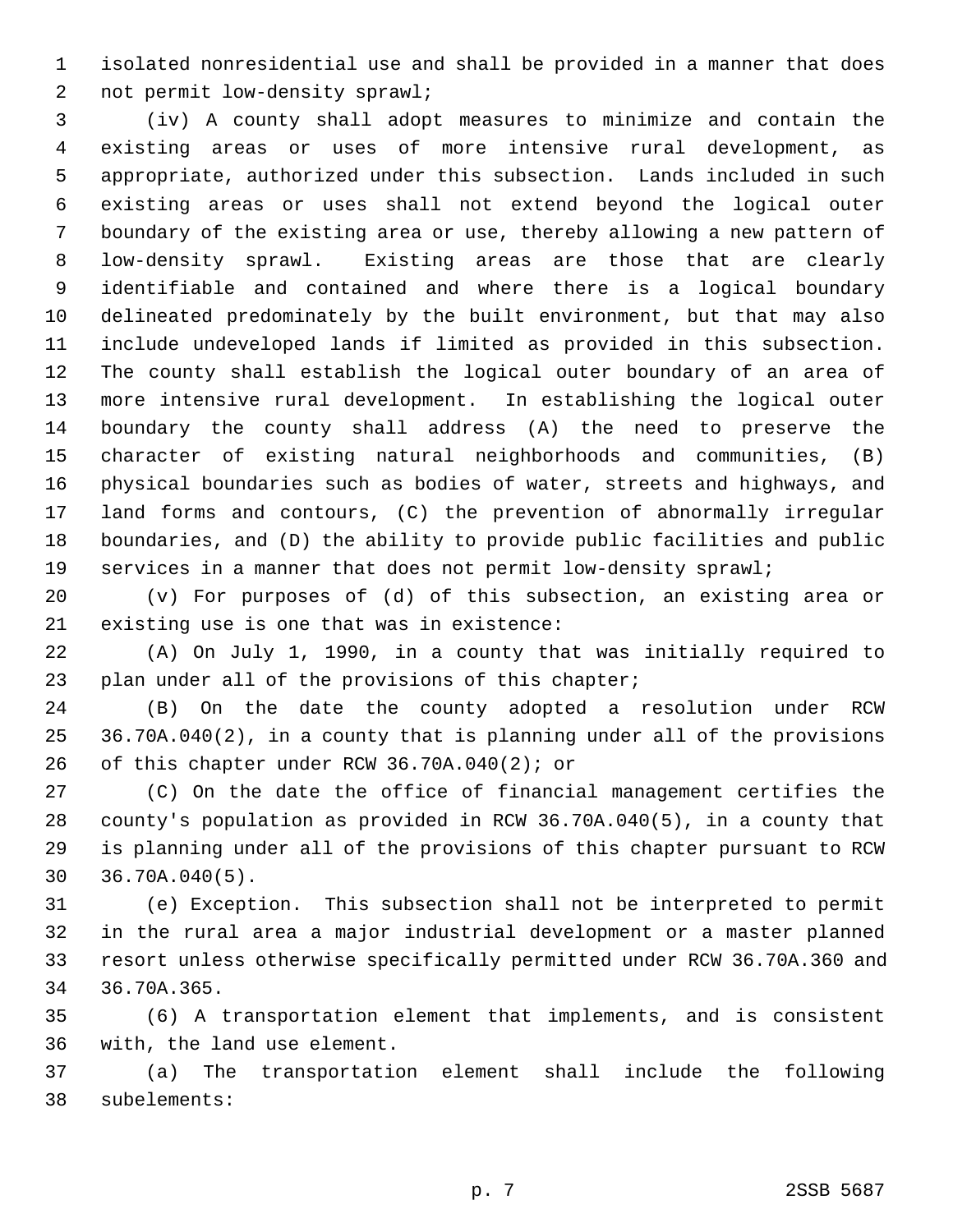1 (i) Land use assumptions used in estimating travel;

 2 (ii) Estimated traffic impacts to state-owned transportation 3 facilities resulting from land use assumptions to assist the department 4 of transportation in monitoring the performance of state facilities, to 5 plan improvements for the facilities, and to assess the impact of land- 6 use decisions on state-owned transportation facilities;

7 (iii) Facilities and services needs, including:

 8 (A) An inventory of air, water, and ground transportation 9 facilities and services, including transit alignments and general 10 aviation airport facilities, to define existing capital facilities and 11 travel levels as a basis for future planning. This inventory must 12 include state-owned transportation facilities within the city or 13 county's jurisdictional boundaries;

14 (B) Level of service standards for all locally owned arterials and 15 transit routes to serve as a gauge to judge performance of the system. 16 These standards should be regionally coordinated and must consider all 17 transportation modes in meeting regional transportation demands. In 18 adopting level of service standards required under this subsection 19 (6)(a)(iii)(B), jurisdictions must also consider adopting multimodal 20 level of service standards;

21 (C) For state-owned transportation facilities, level of service 22 standards for highways, as prescribed in chapters 47.06 and 47.80 RCW, 23 to gauge the performance of the system. The purposes of reflecting 24 level of service standards for state highways in the local 25 comprehensive plan are to monitor the performance of the system, to 26 evaluate improvement strategies, and to facilitate coordination between 27 the county's or city's six-year street, road, or transit program and 28 the ((department of transportation's six-year)) office of financial 29 management's ten-year investment program((<del>. The concurrency</del> 30 requirements of (b) of this subsection do not apply to transportation 31 facilities and services of statewide significance except for counties 32 consisting of islands whose only connection to the mainland are state 33 highways or ferry routes. In these island counties, state highways and 34 ferry route capacity must be a factor in meeting the concurrency 35 requirements in (b) of this subsection));

36 (D) Specific actions and requirements for bringing into compliance 37 locally owned transportation facilities or services that are below an 38 established level of service standard;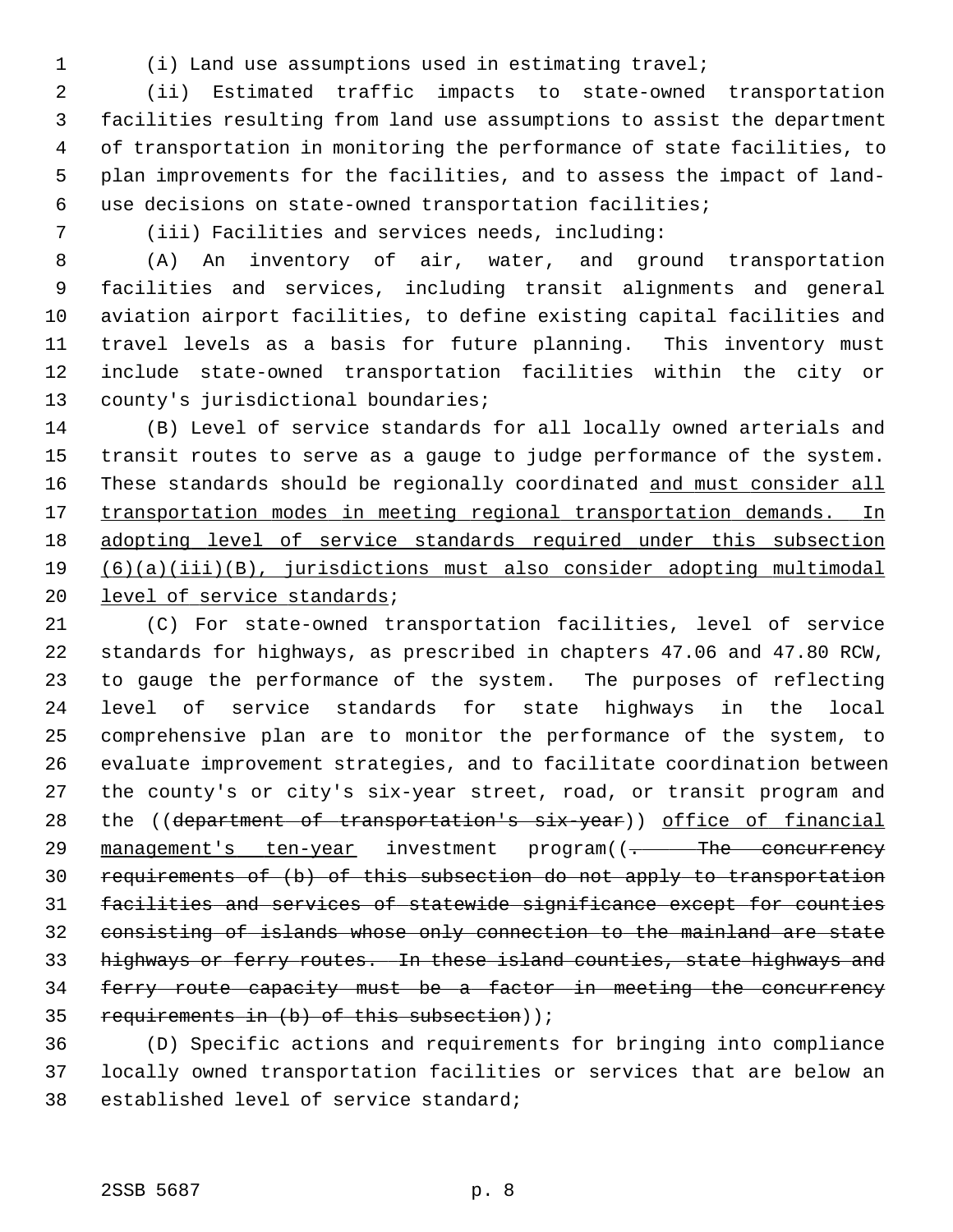1 (E) Forecasts of ((traffic)) travel demand for at least ten years 2 based on the adopted land use plan to provide information on the 3 location, timing, and capacity needs of future growth;

 4 (F) Identification of state and local system needs to meet current 5 and future demands. Identified needs on state-owned transportation 6 facilities must be consistent with the statewide multimodal 7 transportation plan required under chapter 47.06 RCW;

8 (iv) Finance, including:

 9 (A) An analysis of funding capability to judge needs against 10 probable funding resources;

11 (B) A multiyear financing plan based on the needs identified in the 12 comprehensive plan, the appropriate parts of which shall serve as the 13 basis for the six-year street, road, or transit program required by RCW 14 35.77.010 for cities, RCW 36.81.121 for counties, and RCW 35.58.2795 15 for public transportation systems. The multiyear financing plan should 16 be coordinated with the ((six-year improvement)) ten-year investment 17 program developed by the ((department of transportation)) office of 18 financial management as required by RCW 47.05.030;

19 (C) If probable funding falls short of meeting identified needs, a 20 discussion of how additional funding will be raised, or how land use 21 assumptions will be reassessed to ensure that level of service 22 standards will be met;

23 (v) Intergovernmental coordination efforts, including an assessment 24 of the impacts of the transportation plan and land use assumptions on 25 the transportation systems of adjacent jurisdictions;

26 (vi) Demand-management strategies;

27 (vii) Pedestrian and bicycle component to include collaborative 28 efforts to identify and designate planned improvements for pedestrian 29 and bicycle facilities and corridors that address and encourage 30 enhanced community access ((and promote)), connections between land 31 uses and transportation modes, and the promotion of healthy lifestyles.

32 (b)(i) After adoption of the comprehensive plan by jurisdictions 33 required to plan or who choose to plan under RCW 36.70A.040, local 34 jurisdictions must adopt and enforce ordinances which prohibit 35 development approval if the development causes the level of service on 36 a locally owned transportation facility to decline below the standards 37 adopted in the transportation element of the comprehensive plan, unless 38 transportation improvements or strategies to accommodate the impacts of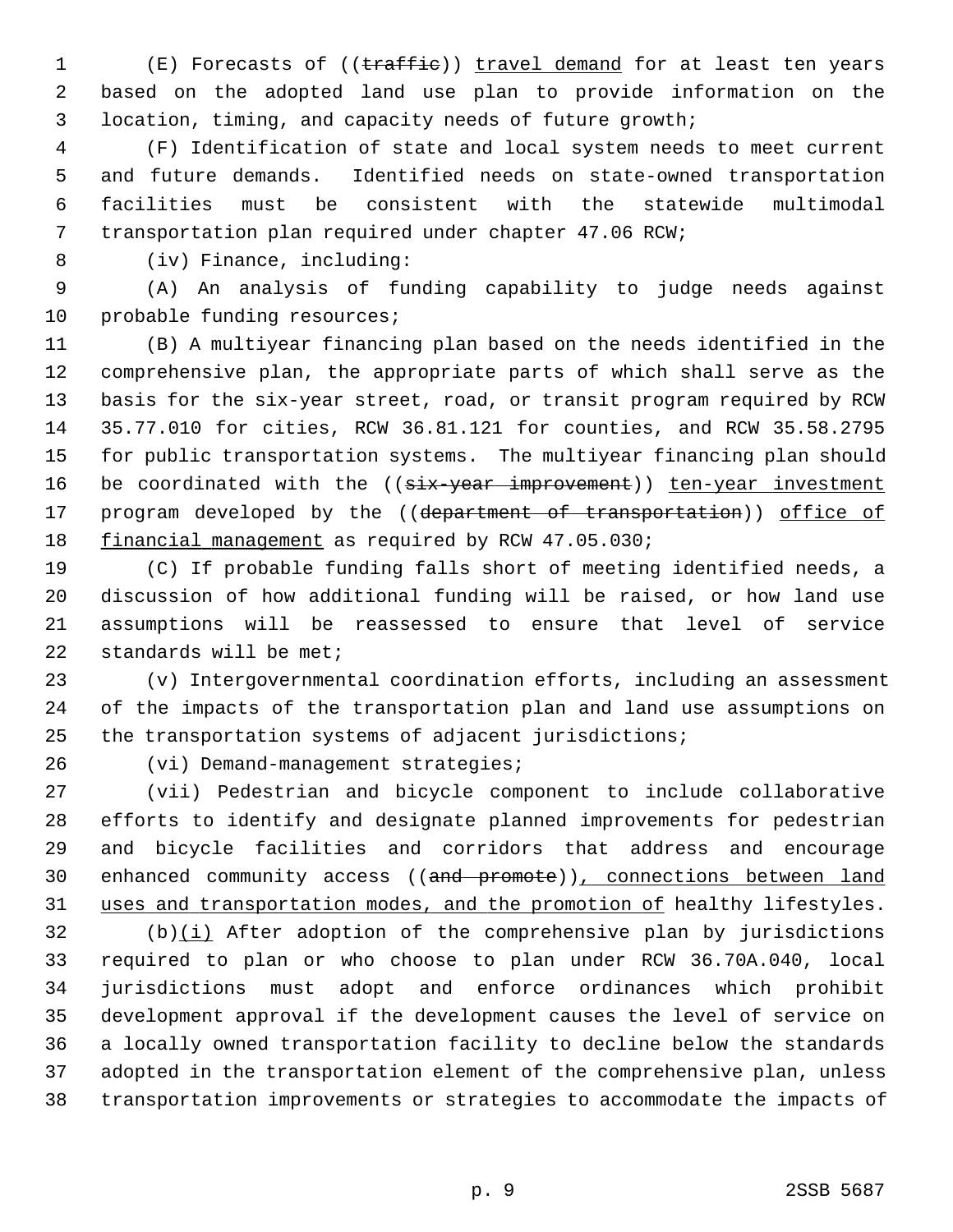1 development are made concurrent with the development. These strategies 2 must consider multimodal improvements or strategies, examples of which 3 may include increased public transportation service, ride sharing 4 programs, demand management, and other transportation systems 5 management strategies.

6 (ii) For the purposes of this subsection  $(6)_L$  "concurrent with the 7 development" ((shall mean)) means that improvements or strategies are 8 in place at the time of development, or that a financial commitment is 9 in place to complete the improvements or strategies within six years.

 (iii) The concurrency requirements of this subsection (6)(b) do not apply to transportation facilities and services of statewide significance except for counties consisting of islands whose only 13 connection to the mainland are state highways or ferry routes. In these island counties, state highway and ferry route capacity must be a factor in meeting the concurrency requirements of this subsection 16 (6)(b).

17 (c) The transportation element described in this subsection (6), 18 and the six-year plans required by RCW 35.77.010 for cities, RCW 19 36.81.121 for counties, and RCW 35.58.2795 for public transportation 20 systems, and the ten-year investment program required by RCW 47.05.030 21 for the state, must be consistent.

22 (7) An economic development element establishing local goals, 23 policies, objectives, and provisions for economic growth and vitality 24 and a high quality of life. The element shall include: (a) A summary 25 of the local economy such as population, employment, payroll, sectors, 26 businesses, sales, and other information as appropriate; (b) a summary 27 of the strengths and weaknesses of the local economy defined as the 28 commercial and industrial sectors and supporting factors such as land 29 use, transportation, utilities, education, workforce, housing, and 30 natural/cultural resources; and (c) an identification of policies, 31 programs, and projects to foster economic growth and development and to 32 address future needs. A city that has chosen to be a residential 33 community is exempt from the economic development element requirement 34 of this subsection.

35 (8) A park and recreation element that implements, and is 36 consistent with, the capital facilities plan element as it relates to 37 park and recreation facilities. The element shall include: (a) 38 Estimates of park and recreation demand for at least a ten-year period;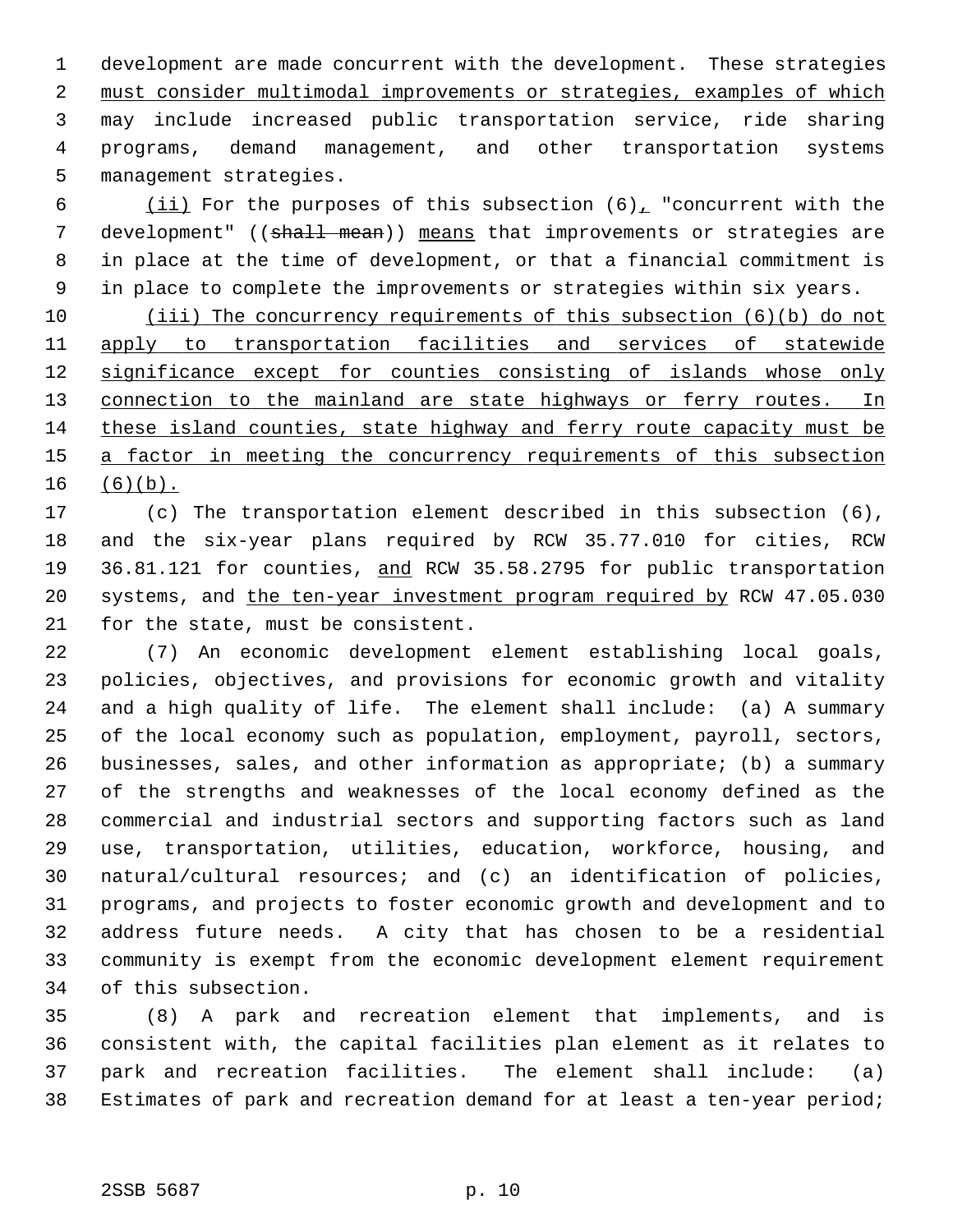1 (b) an evaluation of facilities and service needs; and (c) an 2 evaluation of intergovernmental coordination opportunities to provide 3 regional approaches for meeting park and recreational demand.

 4 (9) It is the intent that new or amended elements required after 5 January 1, 2002, be adopted concurrent with the scheduled update 6 provided in RCW 36.70A.130. Requirements to incorporate any such new 7 or amended elements shall be null and void until funds sufficient to 8 cover applicable local government costs are appropriated and 9 distributed by the state at least two years before local government 10 must update comprehensive plans as required in RCW 36.70A.130.

11 **Sec. 3.** RCW 36.70A.100 and 1990 1st ex.s. c 17 s 10 are each 12 amended to read as follows:

13 The comprehensive plan of each county or city ((that is)) adopted 14 pursuant to RCW 36.70A.040 shall be:

15 (1) Coordinated with, and consistent with, the comprehensive plans 16 adopted pursuant to RCW 36.70A.040 of other counties or cities with 17 which the county or city has, in part, common borders or related 18 regional issues; and

19 (2) Consistent with the regional transportation plans required 20 under RCW 47.80.030 for the region within which the county or city is 21 located.

22 **Sec. 4.** RCW 36.70A.108 and 2005 c 328 s 1 are each amended to read 23 as follows:

24 (1) The transportation element required by RCW 36.70A.070 may 25 include, in addition to improvements or strategies to accommodate the 26 impacts of development authorized under RCW 36.70A.070(6)(b), 27 multimodal transportation improvements or strategies that are made 28 concurrent with the development. These transportation improvements or 29 strategies may include, but are not limited to, measures implementing 30 or evaluating:

31 (a) Multiple modes of transportation with peak and nonpeak hour 32 capacity performance standards for locally owned transportation 33 facilities; ((and))

34 (b) Modal performance standards meeting the peak and nonpeak hour 35 capacity performance standards; and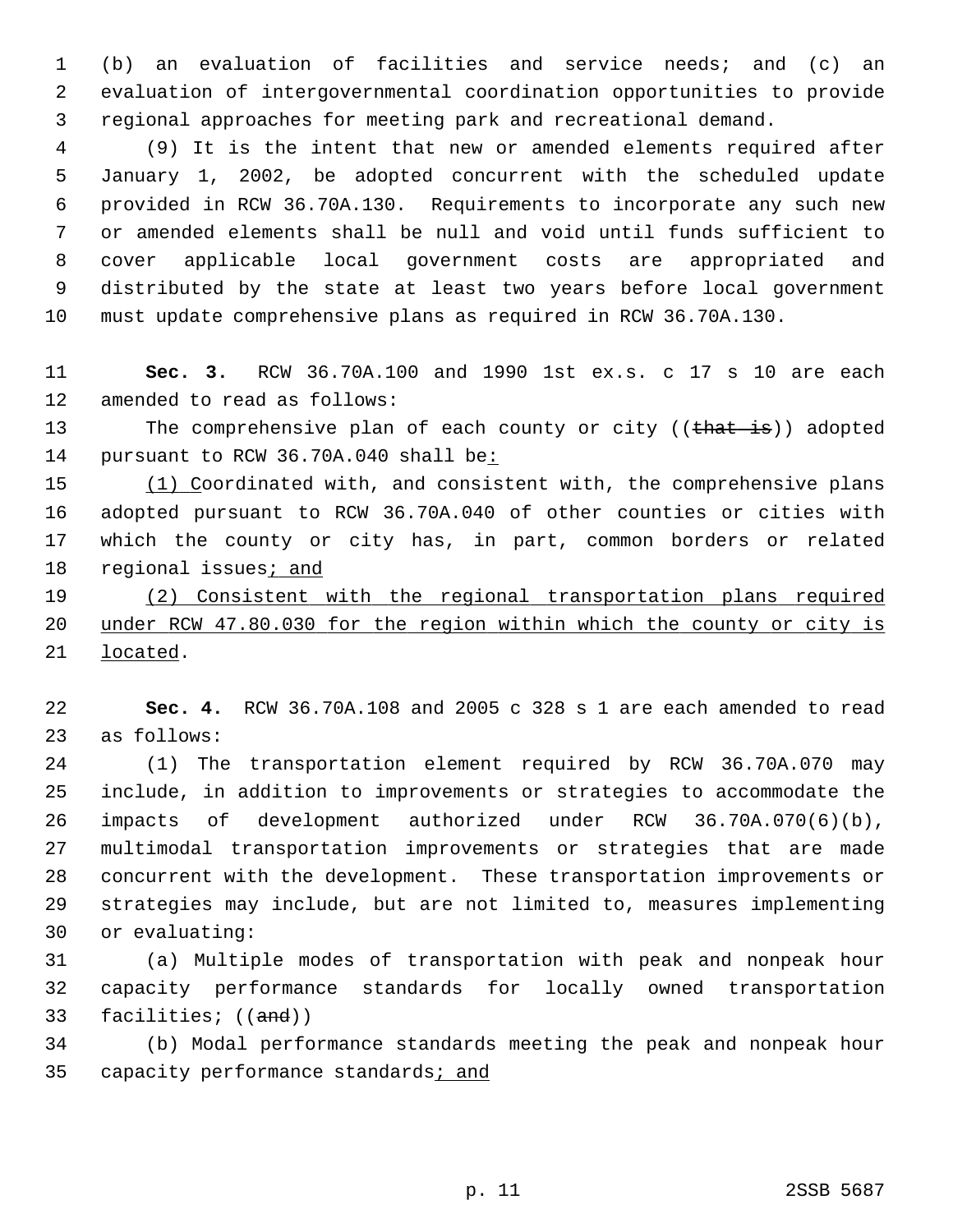(c) Transit-oriented development or other compact development strategies. For purposes of this subsection (1)(c) the following definitions apply: (i) "Compact development" means an area designated for mixed-use,

 5 higher density development patterns that encourage walking, bicycling, 6 and plans for a multimodal network that may include transit services 7 and facilities; and

 (ii) "Transit-oriented development" means a type of compact 9 development that provides compact, walkable communities with densities that support transit service and have convenient access to transit systems with frequent peak travel period service.

12 (2) Nothing in this section or RCW 36.70A.070(6)(b) shall be 13 construed as prohibiting a county or city planning under RCW 36.70A.040 14 from exercising existing authority to develop multimodal improvements 15 or strategies to satisfy the concurrency requirements of this chapter.

16 (3) Nothing in this section is intended to affect or otherwise 17 modify the authority of jurisdictions planning under RCW 36.70A.040.

18 **Sec. 5.** RCW 36.70A.200 and 2002 c 68 s 2 are each amended to read 19 as follows:

20 (1) The comprehensive plan of each county and city that is planning 21 under RCW 36.70A.040 shall include a process for identifying and siting 22 essential public facilities. Essential public facilities include those 23 facilities that are typically difficult to site, such as airports, 24 state education facilities and state or regional transportation 25 facilities as defined in RCW 47.06.140, regional transit authority 26 facilities as defined in RCW 81.112.020, state and local correctional 27 facilities, solid waste handling facilities, and in-patient facilities 28 including substance abuse facilities, mental health facilities, group 29 homes, and secure community transition facilities as defined in RCW 30 71.09.020.

31 (2) Each county and city planning under RCW 36.70A.040 shall, not 32 later than September 1, 2002, establish a process, or amend its 33 existing process, for identifying and siting essential public 34 facilities and adopt or amend its development regulations as necessary 35 to provide for the siting of secure community transition facilities 36 consistent with statutory requirements applicable to these facilities.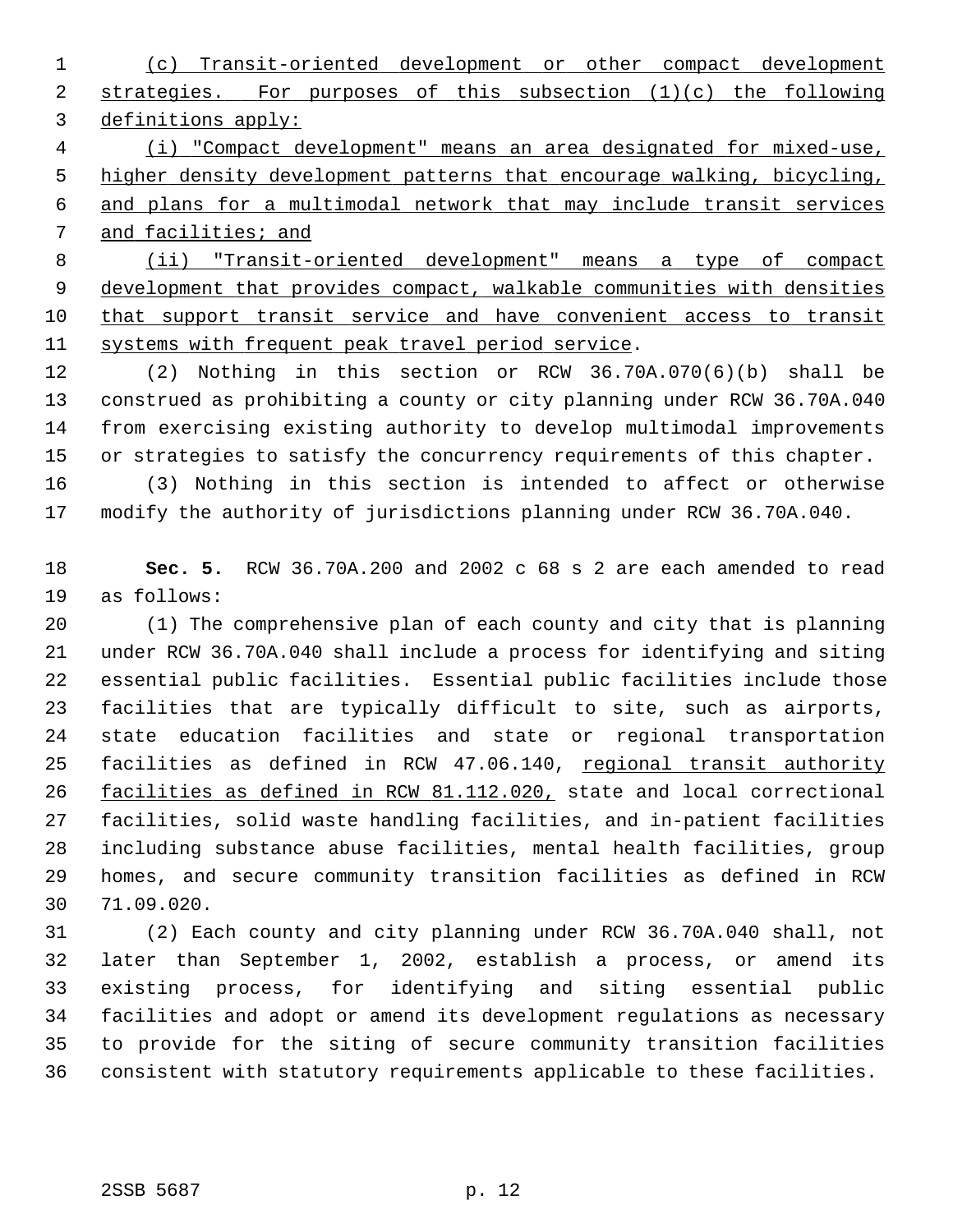1 (3) Any city or county not planning under RCW 36.70A.040 shall, not 2 later than September 1, 2002, establish a process for siting secure 3 community transition facilities and adopt or amend its development 4 regulations as necessary to provide for the siting of such facilities 5 consistent with statutory requirements applicable to these facilities.

 6 (4) The office of financial management shall maintain a list of 7 those essential state public facilities that are required or likely to 8 be built within the next six years. The office of financial management 9 may at any time add facilities to the list.

10 (5) No local comprehensive plan or development regulation may 11 preclude the siting of essential public facilities.

12 (6) No person may bring a cause of action for civil damages based 13 on the good faith actions of any county or city to provide for the 14 siting of secure community transition facilities in accordance with 15 this section and with the requirements of chapter 12, Laws of 2001 2nd 16 sp. sess. For purposes of this subsection, "person" includes, but is 17 not limited to, any individual, agency as defined in RCW 42.17.020, 18 corporation, partnership, association, and limited liability entity.

19 (7) Counties or cities siting facilities pursuant to subsection (2) 20 or (3) of this section shall comply with RCW 71.09.341.

21 (8) The failure of a county or city to act by the deadlines 22 established in subsections (2) and (3) of this section is not:

23 (a) A condition that would disqualify the county or city for 24 grants, loans, or pledges under RCW 43.155.070 or 70.146.070;

25 (b) A consideration for grants or loans provided under RCW 26 43.17.250(2); or

27 (c) A basis for any petition under RCW 36.70A.280 or for any 28 private cause of action.

29 **Sec. 6.** RCW 36.70A.490 and 1995 c 347 s 115 are each amended to 30 read as follows:

31 The growth management planning and environmental review fund is 32 hereby established in the state treasury. Moneys may be placed in the 33 fund from the proceeds of bond sales, tax revenues, budget transfers, 34 federal appropriations, gifts, or any other lawful source. Moneys in 35 the fund may be spent only after appropriation. Moneys in the fund 36 shall be used to make grants and loans to local governments for the 37 purposes set forth in RCW 43.21C.240, 43.21C.031, or 36.70A.500.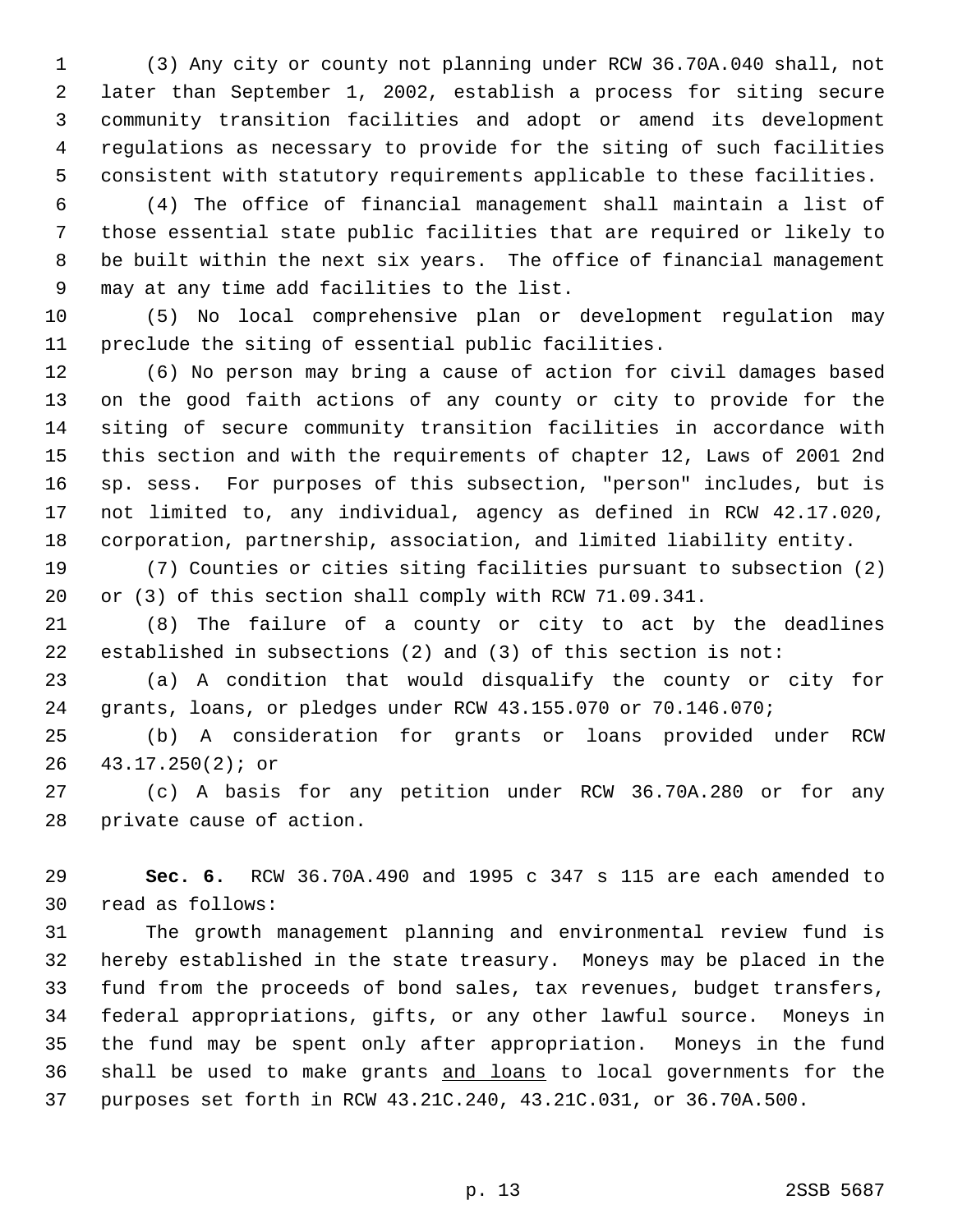1 **Sec. 7.** RCW 36.70A.500 and 1997 c 429 s 28 are each amended to 2 read as follows:

 3 (1) The department ((of community, trade, and economic 4 development)) shall provide management services for the fund created by 5 RCW 36.70A.490. The department shall establish procedures and a 6 program for fund management. The department shall encourage 7 participation in the (( $\frac{1}{2}$ ) program by other public agencies. The 8 department shall develop  $((the)$  grant and loan criteria, monitor the 9 ((grant)) program, and select ((grant)) recipients in consultation with 10 state agencies participating in the ((grant)) program through the 11 provision of ((grant)) funds or technical assistance.

12 (2) A grant or loan may be awarded to a county or city that is 13 required to or has chosen to plan under RCW 36.70A.040 and that is 14 qualified pursuant to this section. The grant or loan shall be 15 provided to assist a county or city in paying for the cost of preparing 16 an environmental analysis under chapter 43.21C RCW, that is integrated 17 with a comprehensive plan, subarea plan, plan element, county-wide 18 planning policy, development regulation, monitoring program, or other 19 planning activity adopted under or implementing this chapter that:

20 (a) Improves the process for project permit review while 21 maintaining environmental quality; or

22 (b) Encourages use of plans and information developed for purposes 23 of complying with this chapter to satisfy requirements of other state 24 programs.

25 (3) In order to qualify for a grant or loan, a county or city 26 shall:

27 (a) Demonstrate that it will prepare an environmental analysis 28 pursuant to chapter 43.21C RCW and subsection (2) of this section that 29 is integrated with a comprehensive plan, subarea plan, plan element, 30 county-wide planning policy, development regulations, monitoring 31 program, or other planning activity adopted under or implementing this 32 chapter;

33 (b) Address environmental impacts and consequences, alternatives, 34 and mitigation measures in sufficient detail to allow the analysis to 35 be adopted in whole or in part by applicants for development permits 36 within the geographic area analyzed in the plan;

37 (c) Demonstrate that procedures for review of development permit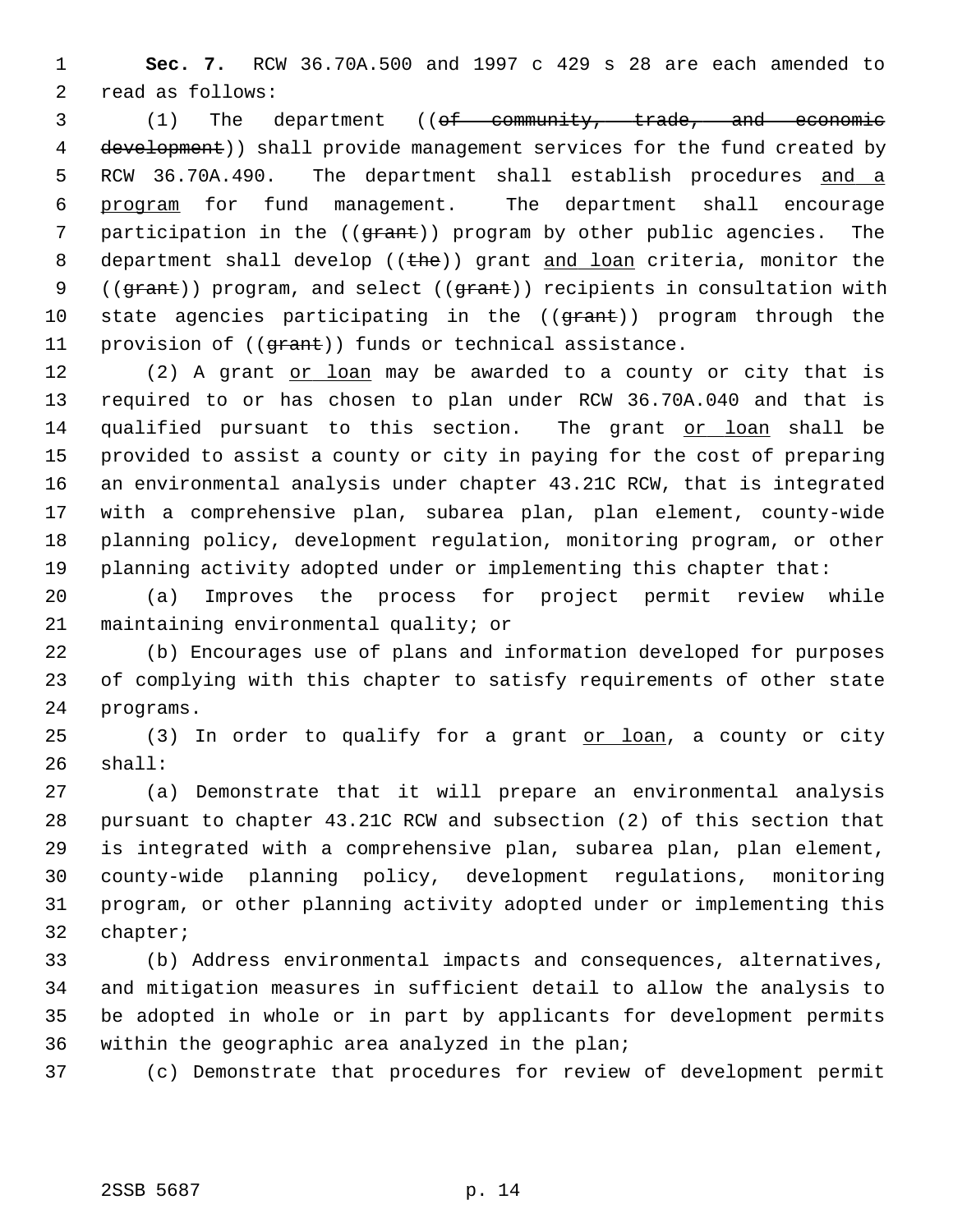1 applications will be based on the integrated plans and environmental 2 analysis;

 3 (d) Include mechanisms to monitor the consequences of growth as it 4 occurs in the plan area and to use the resulting data to update the 5 plan, policy, or implementing mechanisms and associated environmental 6 analysis;

 7 (e) Demonstrate substantial progress towards compliance with the 8 requirements of this chapter. A county or city that is more than six 9 months out of compliance with a requirement of this chapter is deemed 10 not to be making substantial progress towards compliance; and

11 (f) Provide local funding, which may include financial 12 participation by the private sector.

13 (4) In awarding grants and loans, the department shall give 14 preference to proposals that include one or more of the following 15 elements:

16 (a) Furtherance of greenhouse gas emissions reduction requirements;

17 (b) Financial participation by the private sector, or a 18 public/private partnering approach;

19  $((+b))$  (c) Identification and monitoring of system capacities for 20 elements of the built environment, and to the extent appropriate, of 21 the natural environment;

22  $((\{e\})$  (d) Coordination with state, federal, and tribal 23 governments in project review;

24  $((\{d\})$  (e) Furtherance of important state objectives related to 25 economic development, protection of areas of statewide significance, 26 and siting of essential public facilities;

27 ( $(\langle e \rangle)$ ) (f) Programs to improve the efficiency and effectiveness of 28 the permitting process by greater reliance on integrated plans and 29 prospective environmental analysis;

30  $((\text{#}))$  (g) Programs for effective citizen and neighborhood 31 involvement that contribute to greater likelihood that planning 32 decisions can be implemented with community support; and

33 ( $(\overline{+q})$ ) (h) Programs to identify environmental impacts and 34 establish mitigation measures that provide effective means to satisfy 35 concurrency requirements and establish project consistency with the 36 plans.

37 (5) If the local funding includes funding provided by other state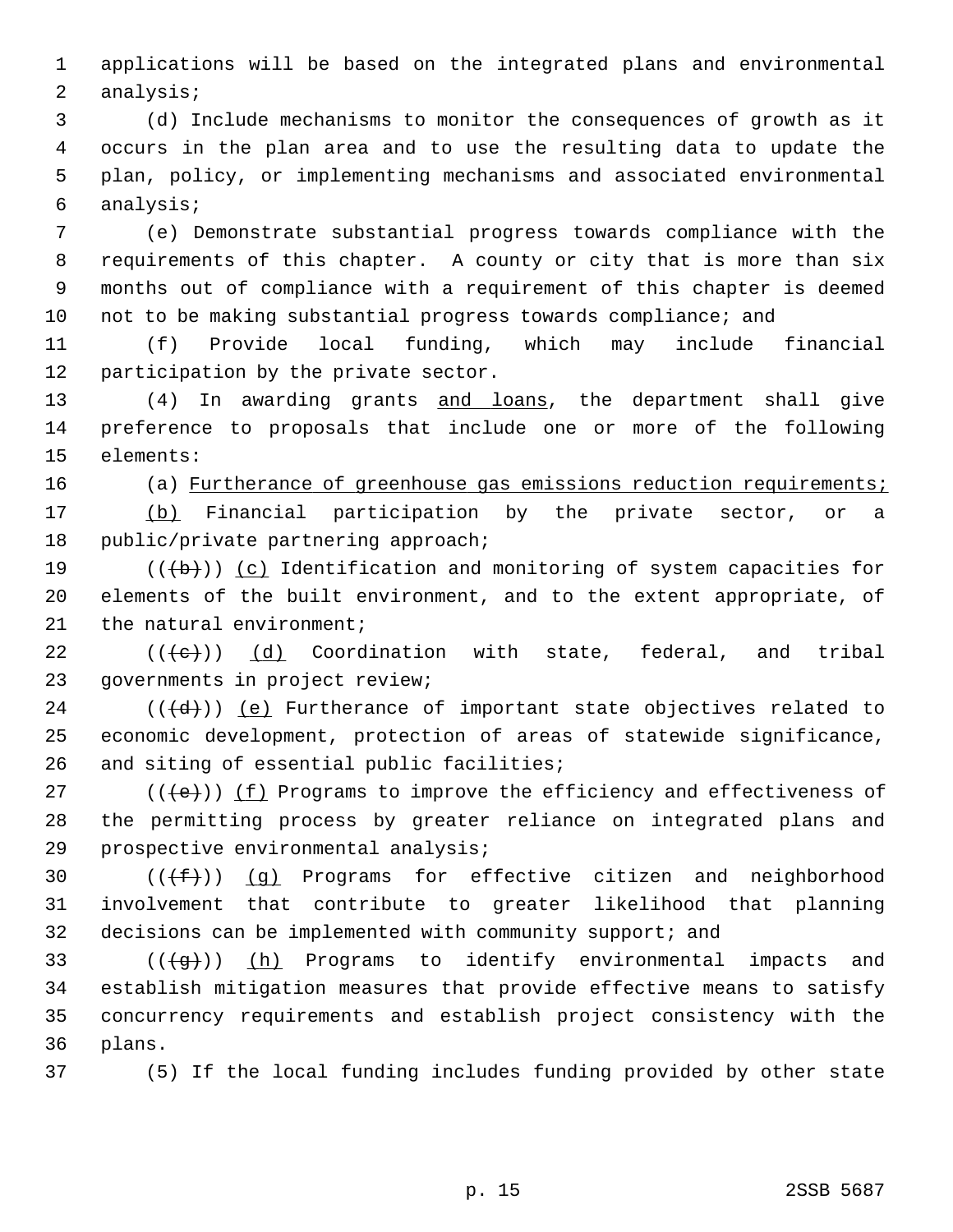1 functional planning programs, including open space planning and 2 watershed or basin planning, the functional plan shall be integrated 3 into and be consistent with the comprehensive plan.

 4 (6) State agencies shall work with grant and loan recipients to 5 facilitate state and local project review processes that will implement 6 the projects receiving ((grants)) financial assistance under this 7 section.

 8 NEW SECTION. **Sec. 8.** A new section is added to chapter 36.70A RCW 9 to read as follows:

10 (1) Except as provided in subsections (8) and (9) of this section, 11 comprehensive plans and development regulations adopted under this 12 chapter must, after a major transit station is sited and funded, 13 authorize transit-oriented development within one-half mile walking 14 distance of a major transit station. Topography and permanent 15 pedestrian barriers must be considered when determining walking mile 16 distances under this section. The adopted plans and regulations also 17 must:

18 (a) Include standards for streets, sidewalks, and buildings that 19 encourage walking and bicycling, and a process to ensure progress 20 toward meeting these standards;

21 (b) Prioritize for safe walking and bicycling connections to 22 proximate major transit stations and transit centers;

23 (c) Plan for park, recreational spaces, and green infrastructure 24 needed to serve those who live or work in the area;

25 (d) Provide for a net gain in housing units that are affordable to 26 low and moderate-income households;

27 (e) Require one-for-one replacement of demolished or converted 28 housing units that are affordable to the income level of the displaced 29 residents. The replacement units are in addition to other affordable 30 units required by this section. This subsection (1)(e) applies if the 31 following are demolished or converted: (i) Rental housing units that 32 are affordable to households earning sixty percent or less of the 33 adjusted county median income; and (ii) ownership housing that is 34 affordable to households earning eighty percent of the adjusted county 35 median income;

36 (f) Require that all new housing or mixed-use developments provide 37 housing that is affordable to the income groups in (g) of this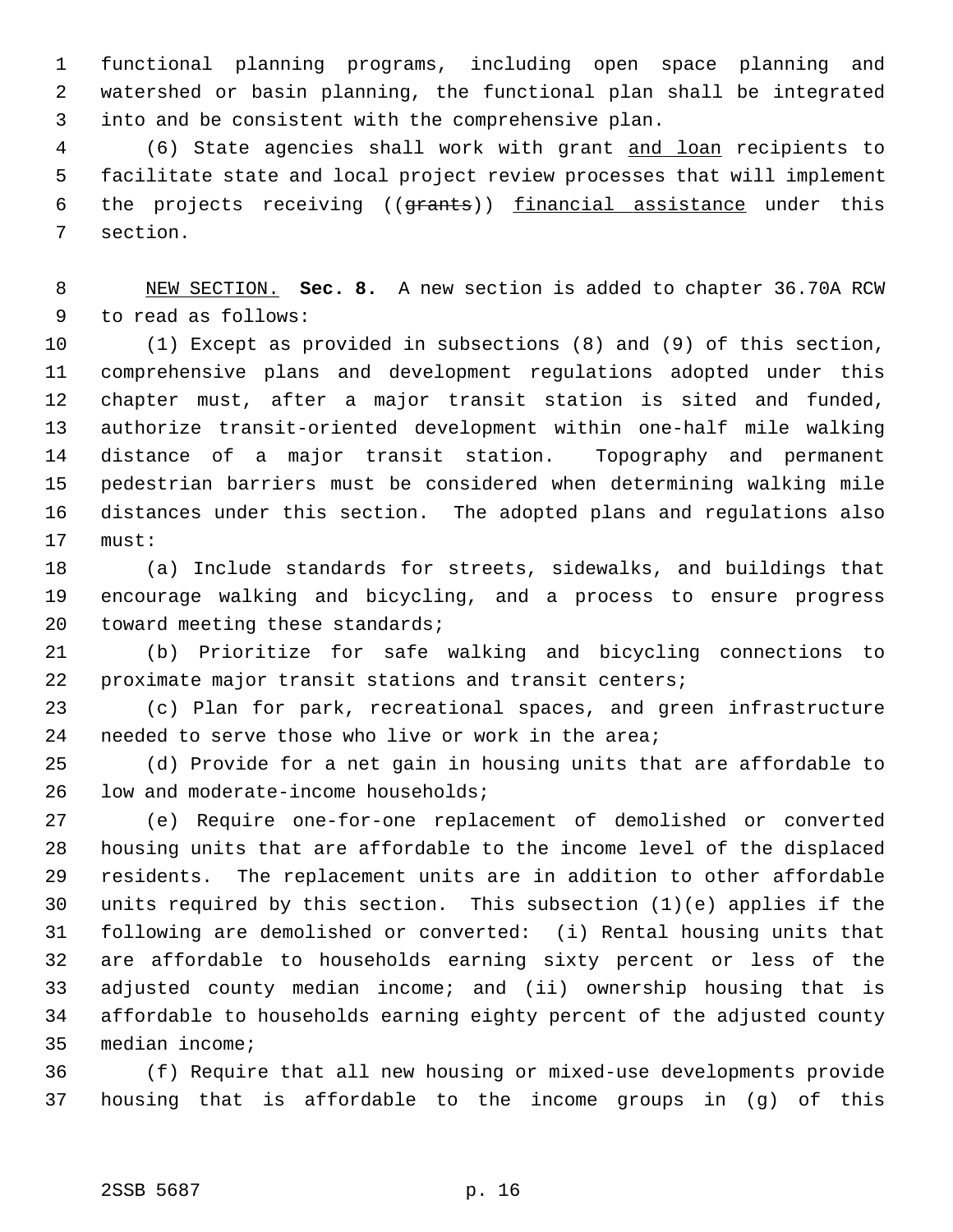1 subsection and receive density bonuses equal to the number of housing 2 units produced under this subsection (1)(f), or provide for master 3 planned zoning that identifies locations and incentives sufficient to 4 provide housing that is affordable to the income groups in (g) of this 5 subsection. The housing units required by this subsection must be 6 constructed within one-half mile walking distance of a major transit 7 station and must be comparable to the associated market rate 8 development. Existing housing programs, including programs authorized 9 by RCW 36.70A.540, may be used to assist in complying with the 10 affordable housing requirements of this section. Affordable units 11 required by this subsection (1)(f) must be affordable for a minimum of 12 fifty years, but counties and cities should consider employing tools to 13 permanently maintain affordability;

14 (g) Require that: (i) Twenty-five percent of rental units be 15 affordable to people earning less than eighty percent of the adjusted 16 county median income, with ten percent of the rental units being 17 affordable to people earning less than sixty percent of the adjusted 18 county median income; and (ii) twenty-five percent of ownership units 19 be affordable to people earning less than one hundred twenty percent of 20 the adjusted county median income, with ten percent of the ownership 21 units being affordable to people earning less than one hundred percent 22 of the adjusted county median income. Affordable units required by 23 this subsection (1)(g) must be affordable for a minimum of fifty years, 24 but counties and cities should consider employing tools to permanently 25 maintain affordability;

26 (h) Authorize the waiving of minimum parking space requirements for 27 any land use. The waiving authorized under this subsection (1)(h) is 28 an acknowledgement that high levels of transit service and 29 opportunities for walking and biking in transit-oriented development 30 areas will reduce the need for motor vehicles;

31 (i) Require developers to provide the following to renters earning 32 less than eighty percent of the adjusted median income who will be 33 displaced by development: (i) No fewer than ninety days' notice of an 34 order to vacate the affected premises; and (ii) relocation assistance 35 in an amount determined by the applicable county or city. Relocation 36 assistance provided under this subsection (1)(i)(ii) may not exceed an 37 amount equaling three months rent for an affected tenant; and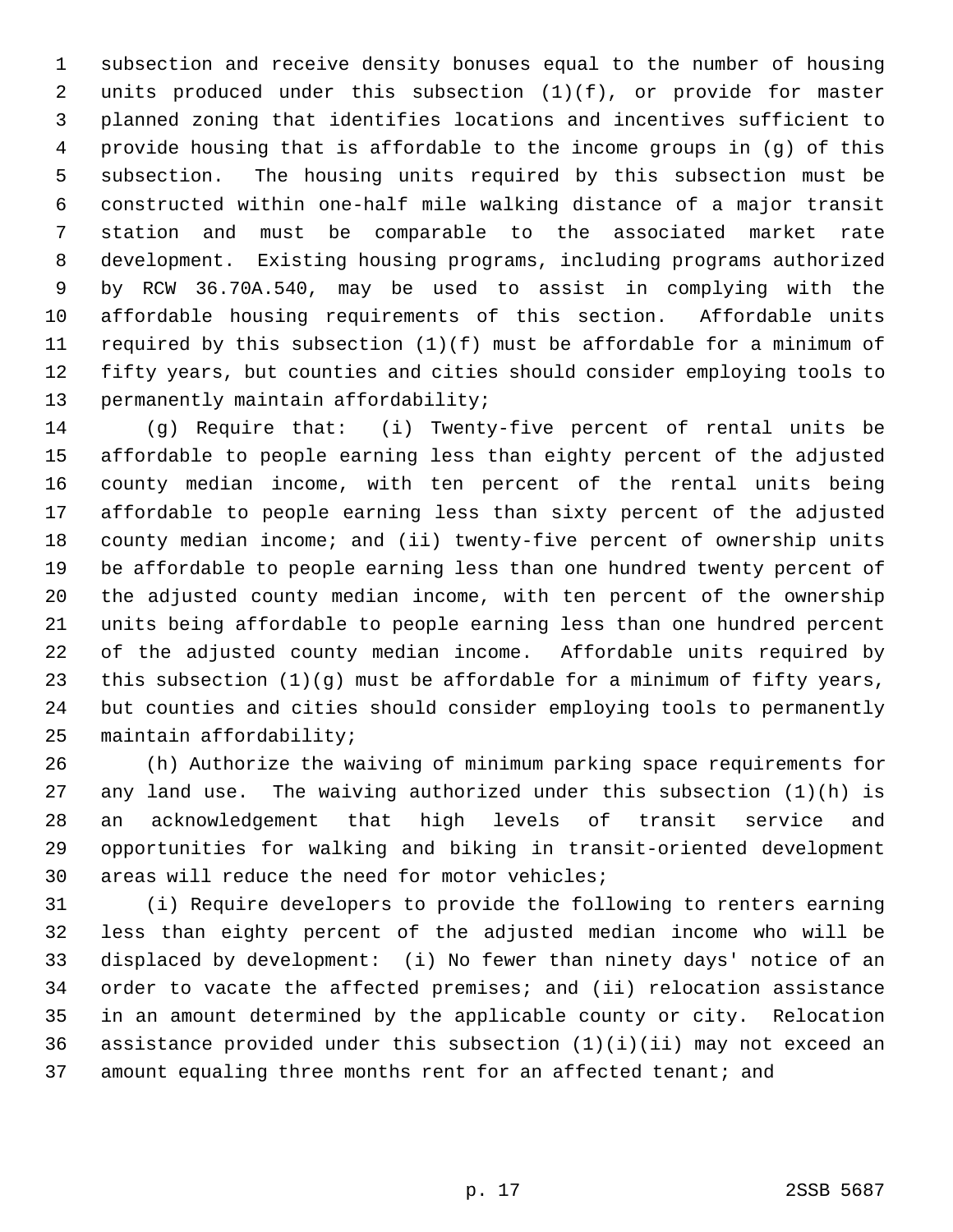1 (j) Require that notice be provided by sellers to the jurisdiction 2 when buildings with two or more housing units that are affordable to 3 households earning sixty percent or less of the adjusted county median 4 income are offered for sale. Upon receiving the notice required by 5 this subsection (1)(j), the jurisdiction must, within three business 6 days, send copies of the notice to housing authorities and nonprofit 7 housing providers that have requested copies of such notices.

 8 (2) A major transit station includes any of the following within an 9 urban growth area:

10 (a) Stations on a high capacity transportation system approved by 11 the voters and funded or expanded under chapter 81.104 RCW. For 12 purposes of this subsection (2), streetcars, including streetcar 13 systems expanded under chapter 81.104 RCW, are not considered a high 14 capacity transportation system;

15 (b) Commuter rail stations;

16 (c) Stops on rail or fixed guideway systems, including transitways, 17 but excluding stops in a streetcar system; and

18 (d) Stations on bus rapid transit routes that operate on exclusive 19 rights-of-way for sixty-five percent or more of a route.

20 (3) For purposes of this section, "transit-oriented development" 21 has the same meaning as defined in RCW 36.70A.108.

22 (4) Density determinations made in accordance with this section 23 must be calculated by dividing the number of allowed dwelling units by 24 the net acreage of the applicable area. Net acreage is the land area, 25 expressed in acres, after deducting: (a) Public buildings; (b) public 26 parks; (c) hospitals and similar public and semipublic places; (d) 27 military encroachment zones; (e) public rights-of-way; (f) critical 28 areas; (g) unbuildable lands; and (h) lands meeting the requirements of 29 subsection (9) of this section.

30 (5) Counties and cities must report the number of affordable 31 housing units created in accordance with subsection (1) of this section 32 to the department and the appropriate committees of the legislature by 33 January 1, 2015. Subsequent reports to the department and the 34 legislature must be completed according to the schedule established in 35 RCW 36.70A.130(4).

36 (6) Cities with transit-oriented development areas that are 37 designated as mixed-use centers by a plan adopted by a regional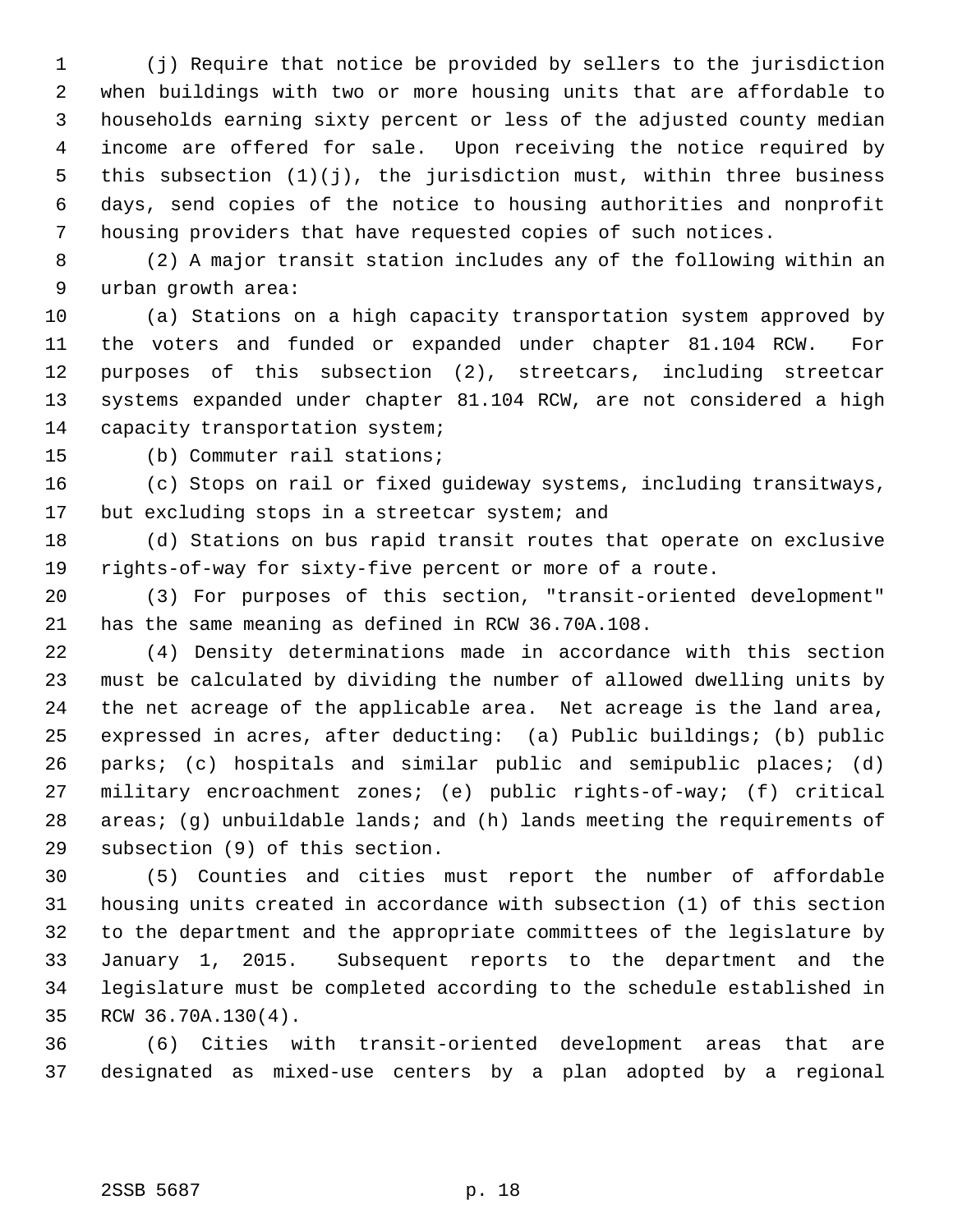1 transportation planning organization or by a countywide planning policy 2 must adopt comprehensive plan provisions and development regulations 3 meeting one or more of the following:

 4 (a) Have an allowed average residential density of at least fifty 5 dwelling units per net acre;

 6 (b) Have an allowed average employment density of at least fifty 7 jobs per acre; and

 8 (c) Have a combination of residential dwelling units and net jobs 9 capacity of at least fifty jobs and housing units per acre. In 10 calculating the affordable housing that must be constructed under this 11 section, each job must be considered the same as a dwelling unit.

12 (7) Cities with transit-oriented development areas that are not 13 designated as mixed-use areas under subsection (6) of this section must 14 adopt comprehensive plan provisions and development regulations that 15 can achieve a similar level of walking, biking, and transit ridership, 16 and a similar number of affordable housing units, as would otherwise be 17 required under subsection (6) of this section.

18 (8) Nothing in this section modifies or otherwise affects planning 19 or regulatory requirements for airports or major transit stations 20 located on shorelands, as that term is defined in RCW 90.58.030.

21 (9) This section does not apply to lands: (a) Designated for 22 industrial or manufacturing uses in comprehensive plans or zoning 23 regulations; or (b) upon which stadiums that seat twenty-five thousand 24 or more persons are located.

25 **Sec. 9.** RCW 47.80.030 and 2005 c 328 s 2 are each amended to read 26 as follows:

27 (1) Each regional transportation planning organization shall 28 develop in cooperation with the department of transportation, providers 29 of public transportation and high capacity transportation, ports, and 30 local governments within the region, adopt, and periodically update a 31 regional transportation plan that:

32 (a) Is based on a least cost planning methodology that identifies 33 the most cost-effective facilities, services, and programs;

34 (b) Identifies existing or planned transportation facilities, 35 services, and programs, including but not limited to major roadways 36 including state highways and regional arterials, transit and 37 nonmotorized services and facilities, multimodal and intermodal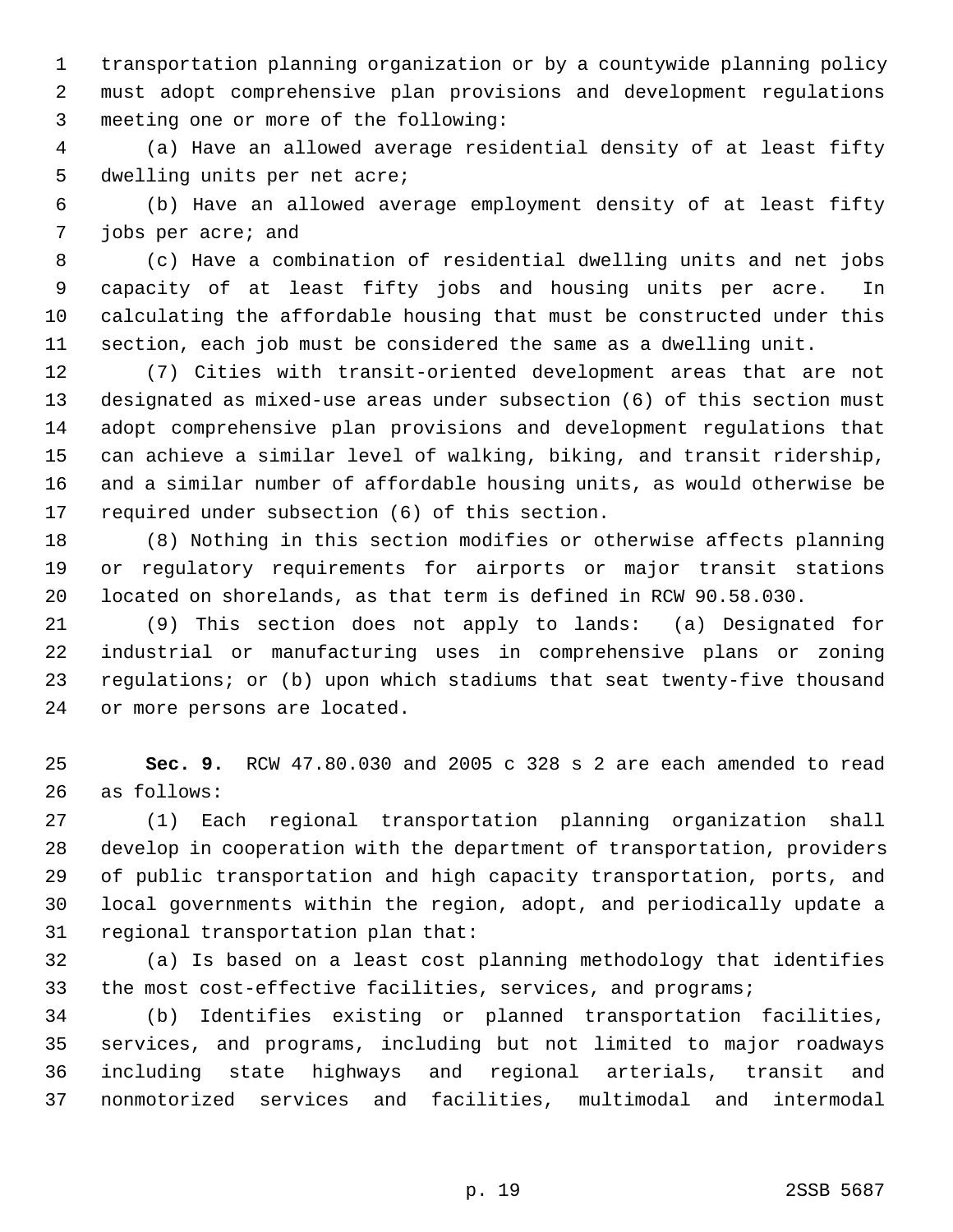1 facilities, marine ports and airports, railroads, and noncapital 2 programs including transportation demand management that should 3 function as an integrated regional transportation system, giving 4 emphasis to those facilities, services, and programs that exhibit one 5 or more of the following characteristics:

6 (i) Crosses member county lines;

 7 (ii) Is or will be used by a significant number of people who live 8 or work outside the county in which the facility, service, or project 9 is located;

10 (iii) Significant impacts are expected to be felt in more than one 11 county;

12 (iv) Potentially adverse impacts of the facility, service, program, 13 or project can be better avoided or mitigated through adherence to 14 regional policies;

15 (v) Transportation needs addressed by a project have been 16 identified by the regional transportation planning process and the 17 remedy is deemed to have regional significance; and

18 (vi) Provides for system continuity;

19 (c) Establishes level of service standards for state highways and 20 state ferry routes, with the exception of transportation facilities of 21 statewide significance as defined in RCW 47.06.140. These regionally 22 established level of service standards for state highways and state 23 ferries shall be developed jointly with the department of 24 transportation, to encourage consistency across jurisdictions. In 25 establishing level of service standards for state highways and state 26 ferries, consideration shall be given for the necessary balance between 27 providing for the free interjurisdictional movement of people and goods 28 and the needs of local commuters using state facilities;

29 (d) Includes a financial plan demonstrating how the regional 30 transportation plan can be implemented, indicating resources from 31 public and private sources that are reasonably expected to be made 32 available to carry out the plan, and recommending any innovative 33 financing techniques to finance needed facilities, services, and 34 programs;

35 (e) Assesses regional development patterns, capital investment and 36 other measures necessary to:

37 (i) Ensure the preservation of the existing regional transportation 38 system, including requirements for operational improvements,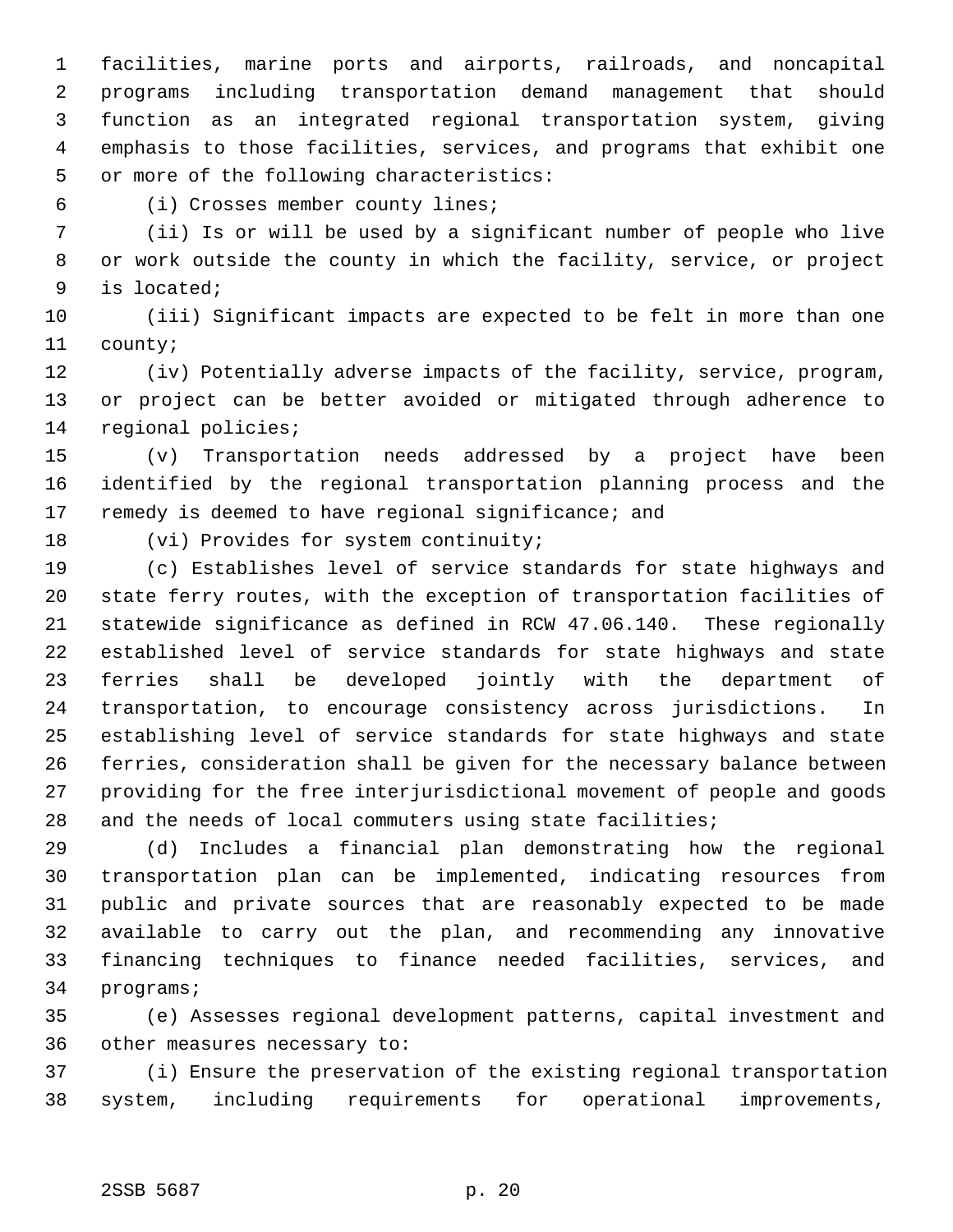1 resurfacing, restoration, and rehabilitation of existing and future 2 major roadways, as well as operations, maintenance, modernization, and 3 rehabilitation of existing and future transit, railroad systems and 4 corridors, and nonmotorized facilities; and

 5 (ii) Make the most efficient use of existing transportation 6 facilities to relieve vehicular congestion and maximize the mobility of 7 people and goods;

 8 (f) Sets forth a proposed regional transportation approach, 9 including capital investments, service improvements, programs, and 10 transportation demand management measures to guide the development of 11 the integrated, multimodal regional transportation system. For 12 regional growth centers, the approach must address transportation 13 concurrency strategies required under RCW 36.70A.070 and include a 14 measurement of vehicle level of service for off-peak periods and total 15 multimodal capacity for peak periods; and

16 (g) Where appropriate, sets forth the relationship of high capacity 17 transportation providers and other public transit providers with regard 18 to responsibility for, and the coordination between, services and 19 facilities.

20 (2) Regional transportation planning organizations encompassing at least one county planning under RCW 36.70A.040 with two hundred forty- five thousand or more residents must adopt a regional transportation plan for those counties that implement the goals to reduce annual per capita vehicle miles traveled adopted under RCW 47.01.440.

25 (3) The organization shall review the regional transportation plan 26 biennially for currency and forward the adopted plan along with 27 documentation of the biennial review to the state department of 28 transportation. In satisfying the requirements of this subsection, the 29 organization shall provide notice reasonably calculated to inform the 30 public of the review, and opportunities for the public to comment on 31 the review and plan adoption.

 $(1)(3)$  (( $(3)$ ) (4) All transportation projects, programs, and 33 transportation demand management measures within the region that have 34 an impact upon regional facilities or services must be consistent with 35 the plan and with the adopted regional growth and transportation 36 strategies.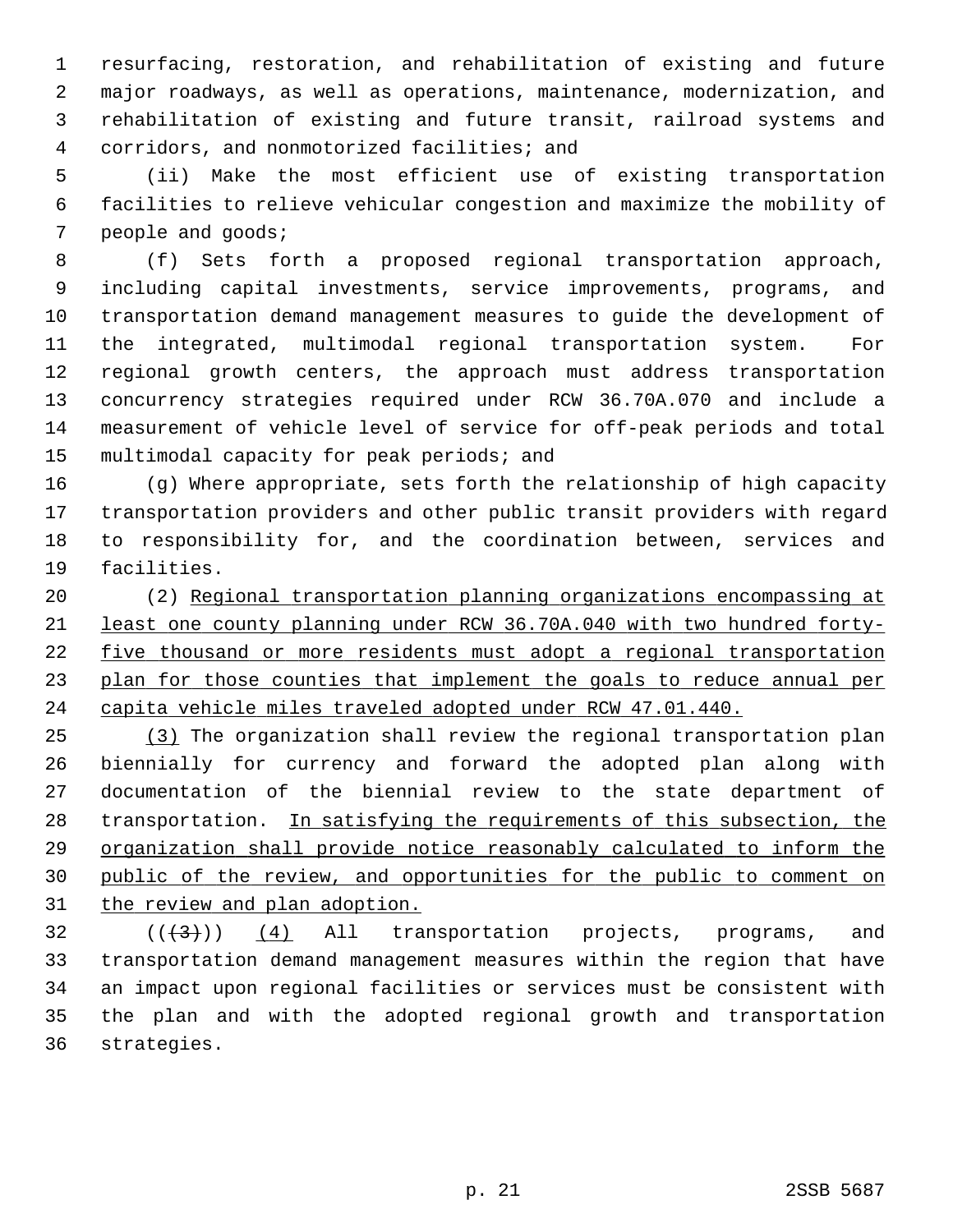1 **Sec. 10.** RCW 43.21C.240 and 2003 c 298 s 2 are each amended to 2 read as follows:

 3 (1) If the requirements of subsection (2) of this section are 4 satisfied, a county, city, or town reviewing a project action shall 5 determine that the requirements for environmental analysis, protection, 6 and mitigation measures in the county, city, or town's development 7 regulations and comprehensive plans adopted under chapter 36.70A RCW, 8 and in other applicable local, state, or federal laws and rules provide 9 adequate analysis of and mitigation for the specific adverse 10 environmental impacts of the project action to which the requirements 11 apply. Rules adopted by the department according to RCW 43.21C.110 12 regarding project specific impacts that may not have been adequately 13 addressed apply to any determination made under this section. In these 14 situations, in which all adverse environmental impacts will be 15 mitigated below the level of significance as a result of mitigation 16 measures included by changing, clarifying, or conditioning of the 17 proposed action and/or regulatory requirements of development 18 regulations adopted under chapter 36.70A RCW or other local, state, or 19 federal laws, a determination of nonsignificance or a mitigated 20 determination of nonsignificance is the proper threshold determination.

21 (2) A county, city, or town shall make the determination provided 22 for in subsection (1) of this section if:

23 (a) In the course of project review, including any required 24 environmental analysis, the local government considers the specific 25 probable adverse environmental impacts of the proposed action and 26 determines that these specific impacts are adequately addressed by the 27 development regulations or other applicable requirements of the 28 comprehensive plan, subarea plan element of the comprehensive plan, or 29 other local, state, or federal rules or laws; and

30 (b) The local government bases or conditions its approval on 31 compliance with these requirements or mitigation measures.

32 (3) If a county, city, or town's comprehensive plans, subarea 33 plans, and development regulations adequately address a project's 34 probable specific adverse environmental impacts, as determined under 35 subsections (1) and (2) of this section, the county, city, or town 36 shall not impose additional mitigation under this chapter during 37 project review. Project review shall be integrated with environmental 38 analysis under this chapter.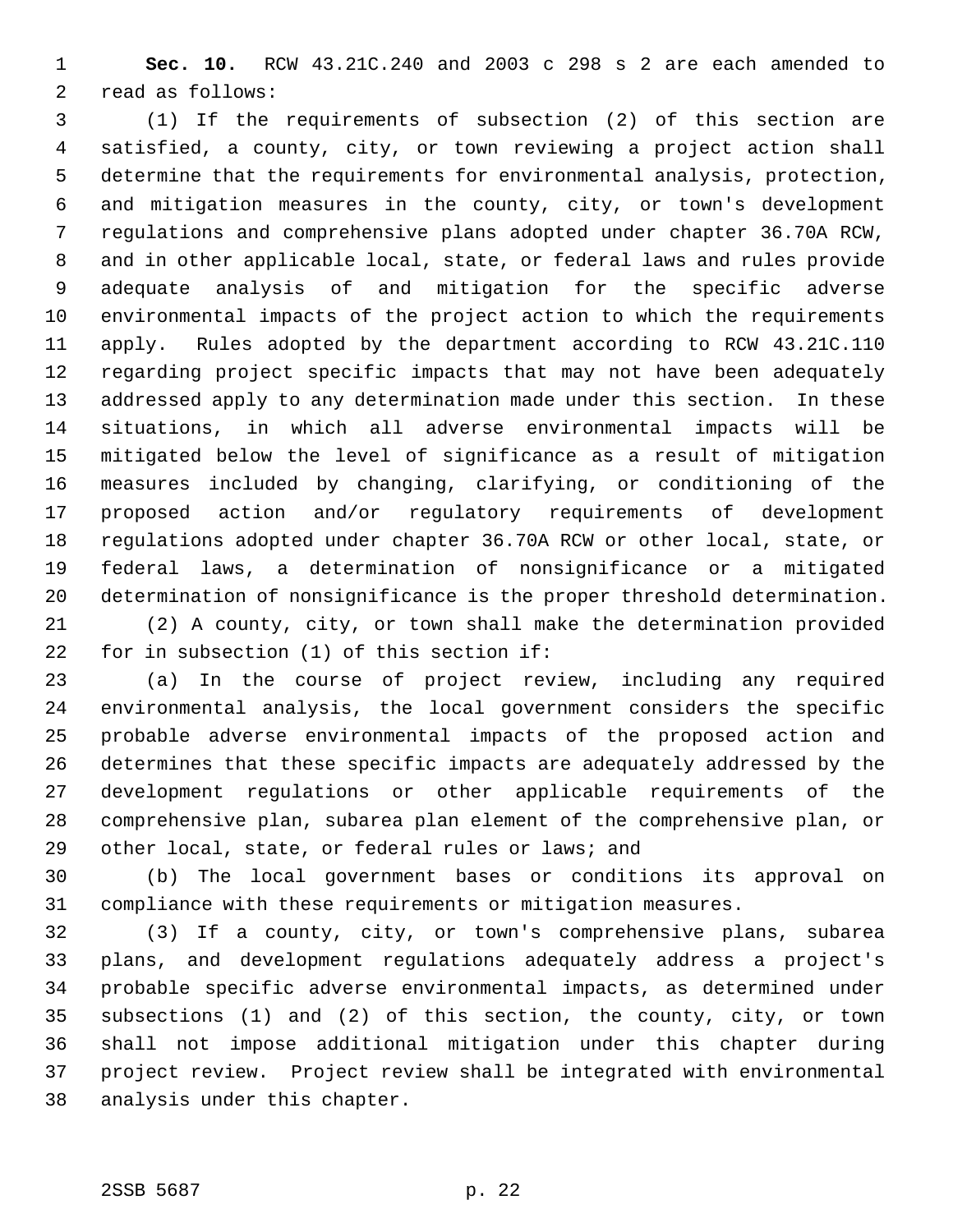1 (4) A comprehensive plan, subarea plan, or development regulation 2 shall be considered to adequately address an impact if the county, 3 city, or town, through the planning and environmental review process 4 under chapter 36.70A RCW and this chapter, has identified the specific 5 adverse environmental impacts and:

6 (a) The impacts have been avoided or otherwise mitigated; or

 7 (b) The legislative body of the county, city, or town has 8 designated as acceptable certain levels of service, land use 9 designations, development standards, or other land use planning 10 required or allowed by chapter 36.70A RCW.

11 (5) In deciding whether a specific adverse environmental impact has 12 been addressed by an existing rule or law of another agency with 13 jurisdiction with environmental expertise with regard to a specific 14 environmental impact, the county, city, or town shall consult orally or 15 in writing with that agency and may expressly defer to that agency. In 16 making this deferral, the county, city, or town shall base or condition 17 its project approval on compliance with these other existing rules or 18 laws.

19 (6) Nothing in this section limits the authority of an agency in 20 its review or mitigation of a project to adopt or otherwise rely on 21 environmental analyses and requirements under other laws, as provided 22 by this chapter.

23 (7) A project action that is consistent with the applicable 24 comprehensive plan and development regulations may not be challenged 25 for noncompliance under this chapter due to greenhouse gas emissions 26 if:

 (a) The county, city, or town in which the project action is located has prepared an environmental impact statement under RCW 43.21C.030 for the area covered by the comprehensive plan or subarea plan that includes a greenhouse gas emissions analysis;

 (b) The county, city, or town in which the project action is located has adopted a comprehensive plan or subarea plan and development regulations that comply with subsections (3) and (4) of this section;

 (c) The development authorized by the comprehensive plan and development regulations will reduce greenhouse gas emissions in accordance with RCW 70.235.020, and per capita vehicle miles traveled in accordance with RCW 47.01.440;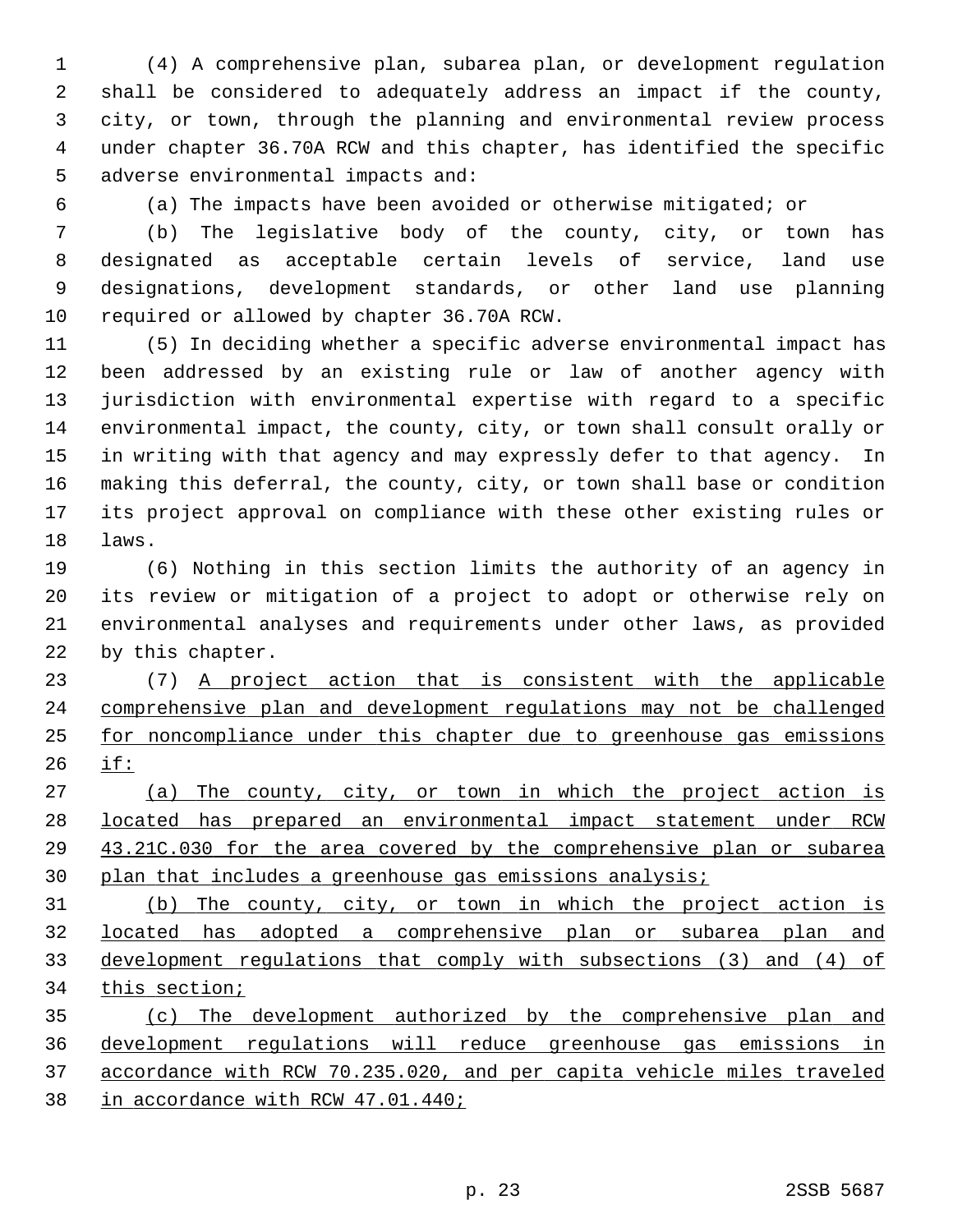1 (d) The project action complies with the definition of compact 2 development in RCW 36.70A.108; and 3 (e) The project action is located in an urban growth area and a

4 center designated by the county, city, or town comprehensive plan.

 5 (8) This section shall apply only to a county, city, or town 6 planning under RCW 36.70A.040.

 7 NEW SECTION. **Sec. 11.** A new section is added to chapter 43.21C 8 RCW to read as follows:

 9 Cities and towns authorizing compact development in designated 10 centers or participating in a regional transfer of development rights 11 program under chapter 43.362 RCW may impose environmental fees on 12 development activity as part of the financing for environmental review 13 under this chapter. Environmental fees imposed under this section:

14 (1) May only be for: (a) A subarea plan for which the impacts of 15 compact development have been addressed by the applicable city or town; 16 or (b) a regional transfer of development rights program receiving area 17 for which the impacts of development within the receiving area have 18 been addressed by the applicable city or town;

19 (2) May only be for environmental review costs that have been 20 identified as reasonably related to the new development;

21 (3) May not exceed a proportionate share of the environmental 22 review costs financed under RCW 36.70A.500, if any, or the costs of 23 environmental review and holding costs that would have been borne by 24 the development if no environmental review had occurred; and

25 (4) Must be used to repay a loan authorized under RCW 36.70A.500, 26 if applicable.

27 **Sec. 12.** RCW 82.14.0455 and 2006 c 311 s 16 are each amended to 28 read as follows:

29 (1) Subject to the provisions in RCW 36.73.065, a transportation 30 benefit district under chapter 36.73 RCW may fix and impose a sales and 31 use tax in accordance with the terms of this chapter. The tax 32 authorized in this section is in addition to any other taxes authorized 33 by law and shall be collected from those persons who are taxable by the 34 state under chapters 82.08 and 82.12 RCW upon the occurrence of any 35 taxable event within the boundaries of the district. The rate of tax 36 shall not exceed two-tenths of one percent of the selling price in the